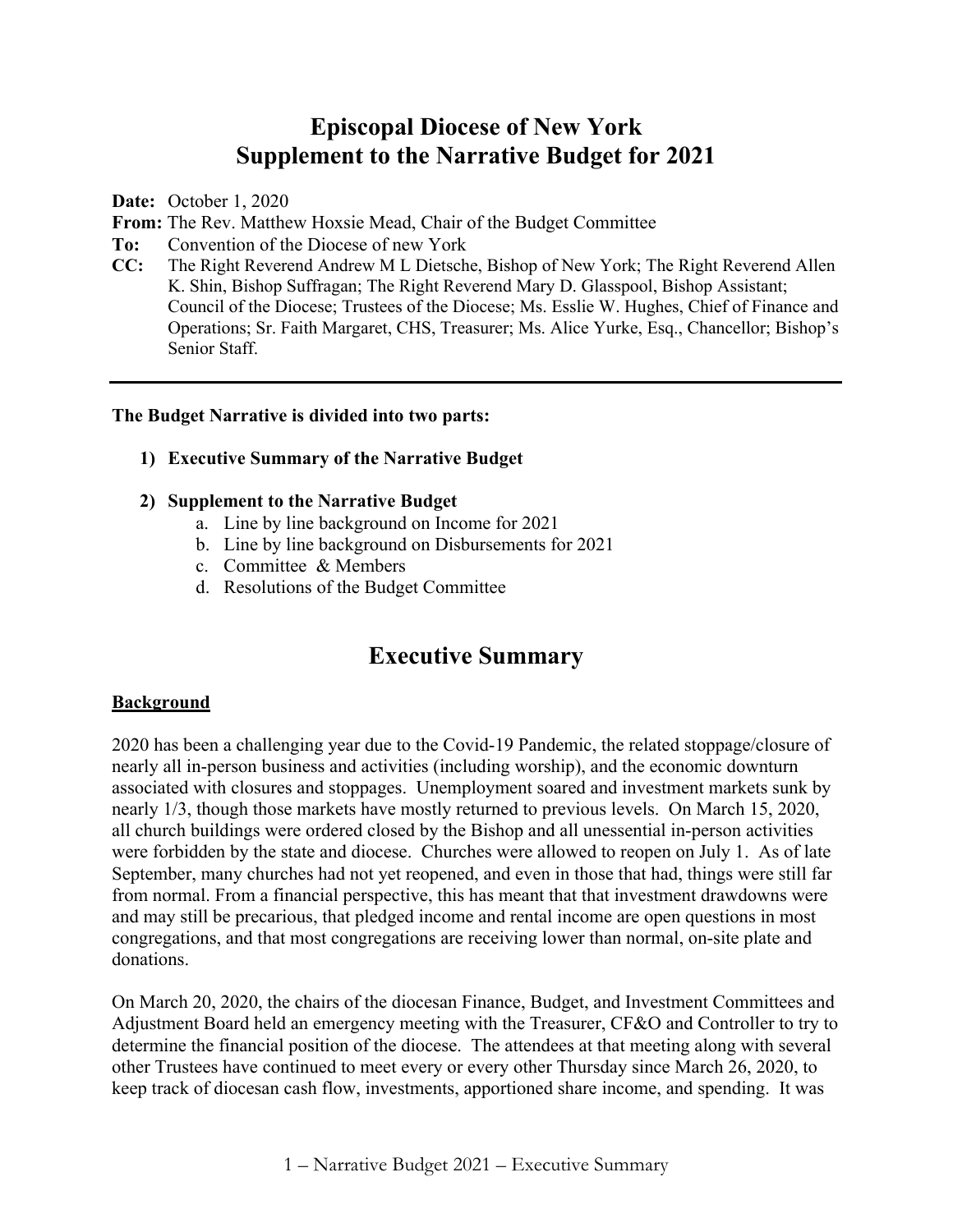immediately clear that the 2020 budget passed at the 2019 Diocesan Convention was not sustainable and that we would run out of cash in early 2021 if changes were not made as soon as possible.

Canon 17.1.6 of the Diocese of New York provides a mechanism for the budget to be materially adjusted between Conventions, and following that procedure, the Chairs of the Budget and Finance Committees, CF&O, Controller, and Treasurer, drafted a revised budget that was agreed to by Bishop Dietsche, approved by the Trustees and accepted by Diocesan Council. The adjustments amounted to an across the board 25% reduction in apportioned shares for those congregations who needed it (most did), emergency cuts amounting to nearly \$1,000,000, and temporary freezes or deferrals to numerous lines. We did not reduce any salaries or lay off any employees or staff, but nearly every committee and non-grant program of the diocese was temporarily defunded for 2020, and the budgeted funding of most of our reserves (General Convention, Bishops' Elections, Lambeth) was zeroed out for 2020. Our payment to the Episcopal Church and Property Support Grants (except for emergencies) were temporarily frozen – TEC allowed any diocese to defer payment if needed, and we are currently three months behind on our TEC assessment. All of that left a projected deficit of \$1,700,000 for 2020. Additionally, the diocese applied for and received a PPP loan/grant. The combination of emergency budget adjustments and PPP pushed our cashflow "runway" to the end of 2021. We essentially bought ourselves time to craft a realistic budget for 2021. This would not have been possible unless Trinity Church Wall Street agreed to pay its apportioned share for 2020 in full.

In June the Budget Committee for 2021 was formed by Bishop Dietsche. The committee is significantly larger than it has been in past years. It includes numerous chairs of committees of Diocesan Council, lay and clergy leaders from the different regions of the diocese, and the entire "Thursday Group" which includes chairs and/or representatives from the financial committees of the diocese.

Every congregation is unique and has different resources and challenges. Having a larger than usual committee helped us to determine some of the unknowns that seemed to be common questions for our congregations as we look ahead to 2021.

- When will our congregations be able to reopen safely and fully?
- Will rental income return when tenants are able to use church space again?
- What results will stewardship campaigns for 2021 see?
- Will grants and outside support that were relied on in the past be available?
- Will pledge and plate income return to normal levels in 2021?
- Will there be a second round of PPP?
- Will there be a second round of Apportioned Share relief from the Diocese of New York?

The Proposed 2021 Budget falls somewhere between the optimism of the original 2020 Convention Budget and the austerity of the Revised 2020 Budget. Line by line details are available in the Supplement to this Executive Summary. Below are highlights of income and disbursements.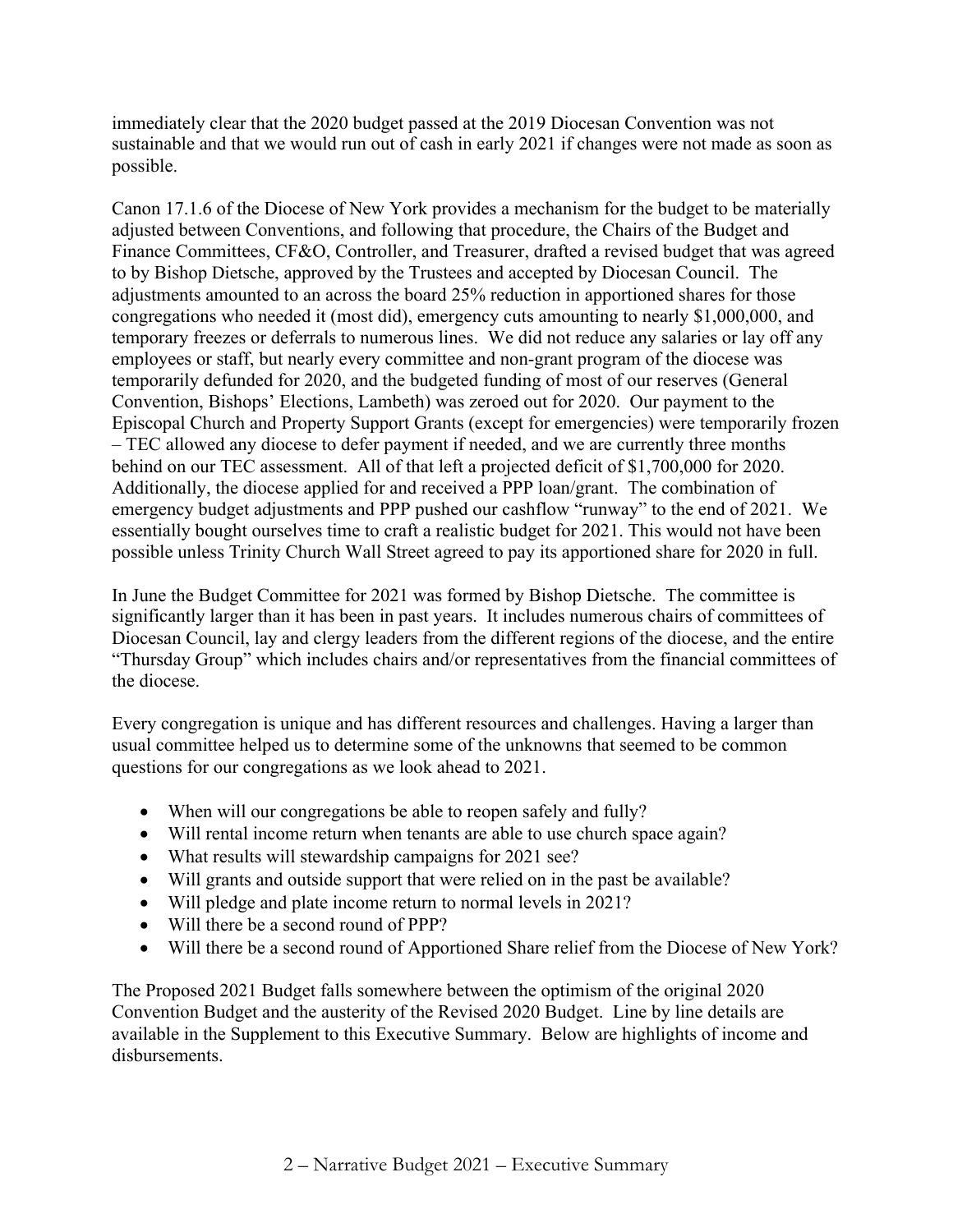## **Income Highlights**

Income from Apportioned Shares is projected to be down from normal levels due to projected adjustments and non/under payment. Our projection for 2021 is based on looking at every congregation's current and recent payment patterns, as well as on those congregations (over 100) that helpfully replied to the survey we sent out in August. It is quite obvious that most of our congregations are not yet "back to normal" and many do not expect to be in the immediate future. With that in mind we are working with the Adjustment Board to ensure that there will be Apportioned Share relief for those congregations that need, request, and apply for it. Details of this relief will be provided by the Adjustment Board, but the Projected Adjustments / Unpaid Apportioned Shares (Line 004) includes relief for 2021 for our congregations that will need it. Overall, we project about \$2,800,000 in Projected Adjustments / Unpaid Apportioned Shares. This is in addition to more than \$552,000 in already agreed upon adjustments for 2021 (Line 002). This totals \$3.35M in adjustments or unpaid apportioned shares. For context, in a normal year we would expect somewhere between 1/2 to 1/3 of that total.

Additionally, our overall operating income for 2021 will be reduced by a \$600,000 contribution/transfer to the General Endowment – Recall Canon 17.3.4: "If the Apportioned Share of any Congregation shall exceed 25% of the total budget of Diocesan expenditures in any one budget year, the excess shall be applied to the Diocesan General Endowment Fund." In recent years the 25% Cap has been reached by Trinity Church Wall Street. The 25% Cap exists for at least two important reasons: 1) No one congregation is supporting the bulk of the diocesan budgeted expenditures; 2) The Cap serves as a built-in mechanism to ensure that the endowment grows. The Budget Committee discussed at length whether suspending the "25% Cap" for 2021 was a viable way to easily balance the budget. We decided and voted against that for the following reasons:

- Once that precedent had been set, even if it had been set in an emergency year, it would be more likely to be repeated.
- There were other ways to balance the budget.
- Doing so would require a suspension of the Canons, which in turn would require consent of Convention, and we were not confident Convention would approve suspending that Canon.
- We do not lose the income, in fact, such a large contribution to the general endowment will greatly help the diocese remain sustainable in the long run. Case in point, the endowment draw for 2021 is \$25,000 more than 2020 due to the fact that our endowment has grown over the past few years.

Though we do not recommend or support suspending the 25% Cap for 2021, we do recommend that Trustees examine the language of Canon 17.3.4 to see if a flat 25% is the right percentage for the foreseeable future. There could be other methods or a larger percentage (30%?) that would still ensure no one congregation is supporting the bulk of the diocesan budget and still building up the endowment.

Our Endowment draw is up. We discussed a larger than normal draw and decided against it for many of the same reasons we decided not to suspend the 25% Cap.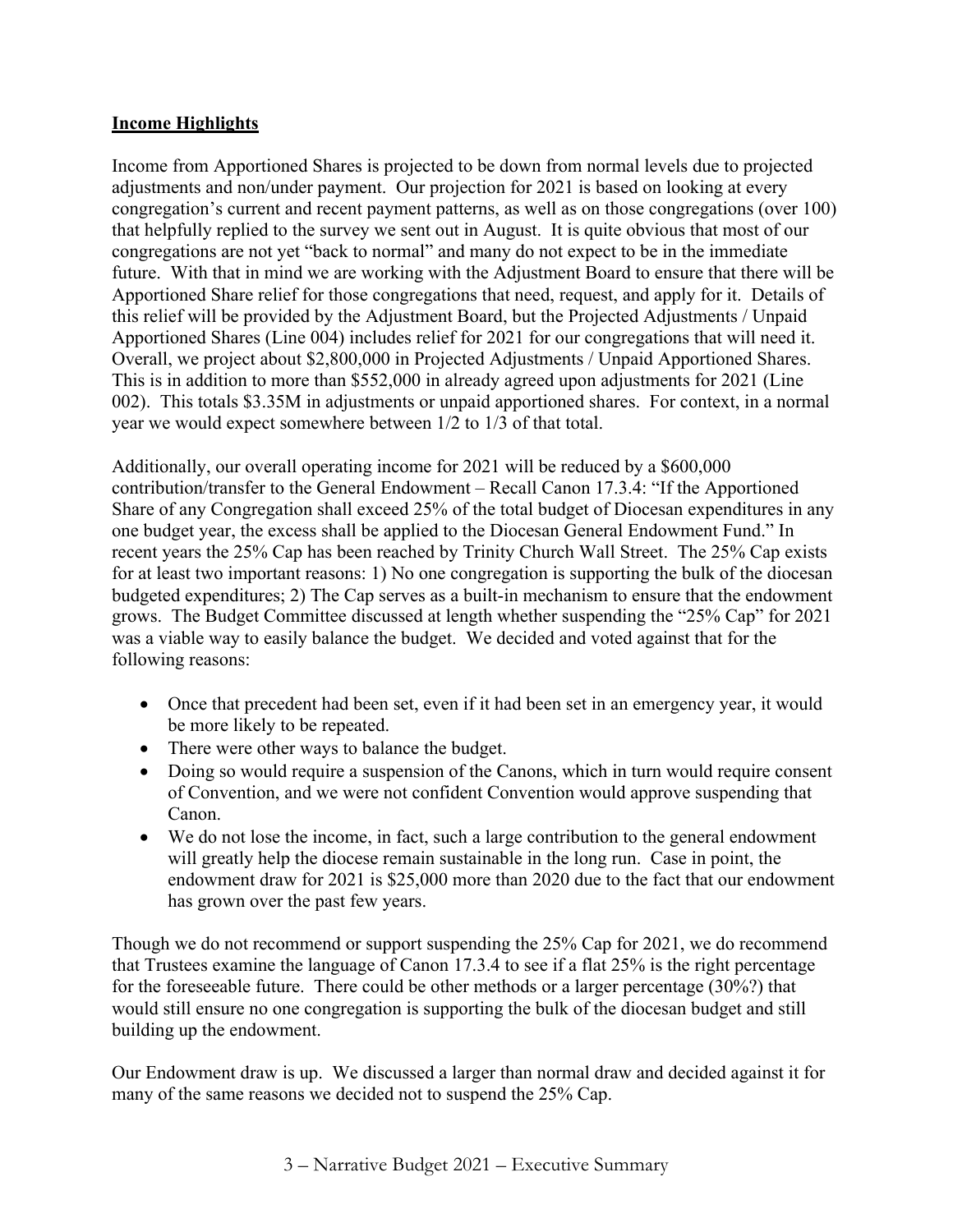The Contingency line has been halved from 3% of income to 1.5% - the number is "rounded" to balance the budget.

We are as confident as we can be, based on what we know and the research we have done, that we are being neither overly conservative nor overly optimistic with our income projections.

## **Disbursement Highlights**

The Diocese of New York granted a 25% Apportioned Share reduction for 2020 to every congregation that needed it, and we anticipate some Apportioned Share relief to be offered by the Adjustment Board for 2021. The Episcopal Church has already granted permission for any diocese to defer payments and invited appeals for 2020 and 2021. Because we have granted needed relief to our congregations, we are optimistic that the Episcopal Church will consider that we too need relief, and so we are appealing our Assessment to the Episcopal Church for 2021 and asking for a one-time reduction of 25%. The Proposed 2021 Budget decreases our calculated assessment to the Episcopal Church for 2021 by 25%. We hope our appeal is granted; if it is not, we have budgeted deferral of one quarter of our Assessment for 2021.

Salaries for all staff and employees paid by the diocese are flat for 2021. Salary reductions and targeted staff cuts were considered and discussed in depth by members of the Budget and Finance Committees and the Bishop of New York. We decided against both for several reasons:

- Salary reductions and the prospect of staff cuts are morale killers, and often create unintended ripple effects such as early and unplanned retirements, unexpected turnover, or set an example for congregations that reducing salaries is the "diocesan" way to balance a tight budget.
- We didn't need to cut salaries or staff to balance the budget.
- The numbers didn't add up to all that much money. Heavy salary reductions amounted to only about \$300,000, more targeted reductions amounted to much less.
- Staff cuts don't save that much money due to potential severance packages, and they are permanent. Because most of our ministry offices are run by one person with minimal support staff, staff cuts essentially end ministries that the diocese is able to offer.

Every line was gone over with a "fine-toothed comb". Expenses that could be cut were cut. Office expenses and all travel, meals, and meetings expenses (for staff as well as for committees) were budgeted at lower levels in the assumption that there will be online meetings and events for the foreseeable future and certainly for most of 2021.

Some lines that include personnel have been lowered. Not one position has been removed, and no salary has been reduced. In every case, the budget has removed dollars that existed for future expansion for new positions or increasing program spending.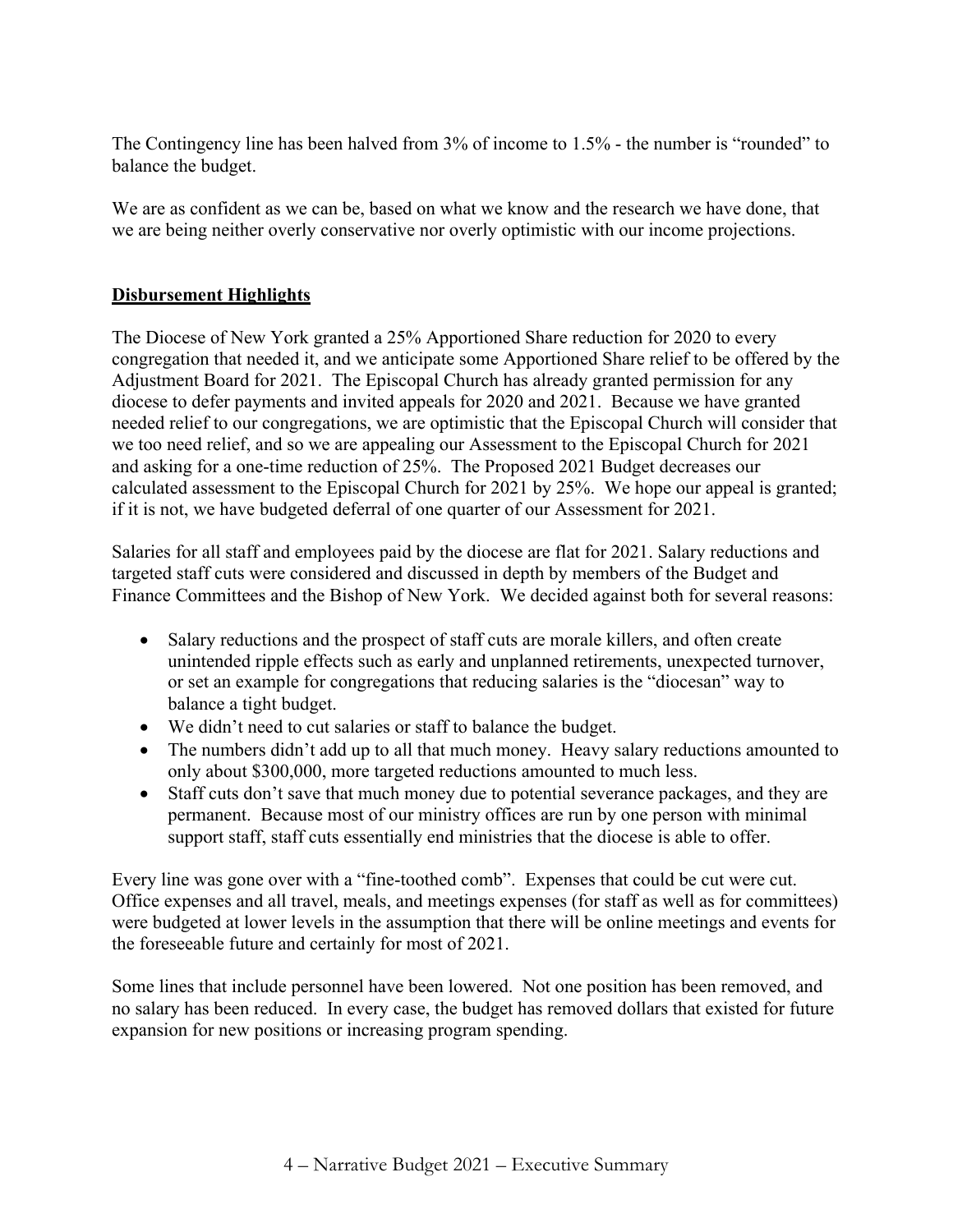All commissions and programs were budgeted either at the amount they asked or about 90% of what they asked. Those that received their full request trimmed their own budgets in other lines or reduced their request.

Necessary special projects of the finance committee stemming from the strategic plan have been deferred again.

The budget is tight but balanced, which predicts that our cashflow "runway" will not run out in 2021. Our runway calculations include many variables that could change significantly. If the economic outlook for 2021 improves sooner, we expect fewer congregations to seek relief from the Adjustment Board. However, if the economic outlook for 2021 gets worse, then the Trustees may once again have to make a mid-year adjustment.

I am very grateful for the support and oversight of Bishop Dietsche and his staff. I am very grateful for staff of the Finance Office, in particular Esslie Hughes and Karin Almquist, for our Treasurer Sr. Faith Margaret, CHS, for Keith Rook who is chair of the Finance Committee, and for the members of the Budget Committee.

The Budget Committee recommends approval of the 2021 Proposed Budget. The Proposed Budget was approved by Council on September 29 2020.

Respectfully submitted,

The Rev. Matthew Hoxsie Mead Chair of the Budget Committee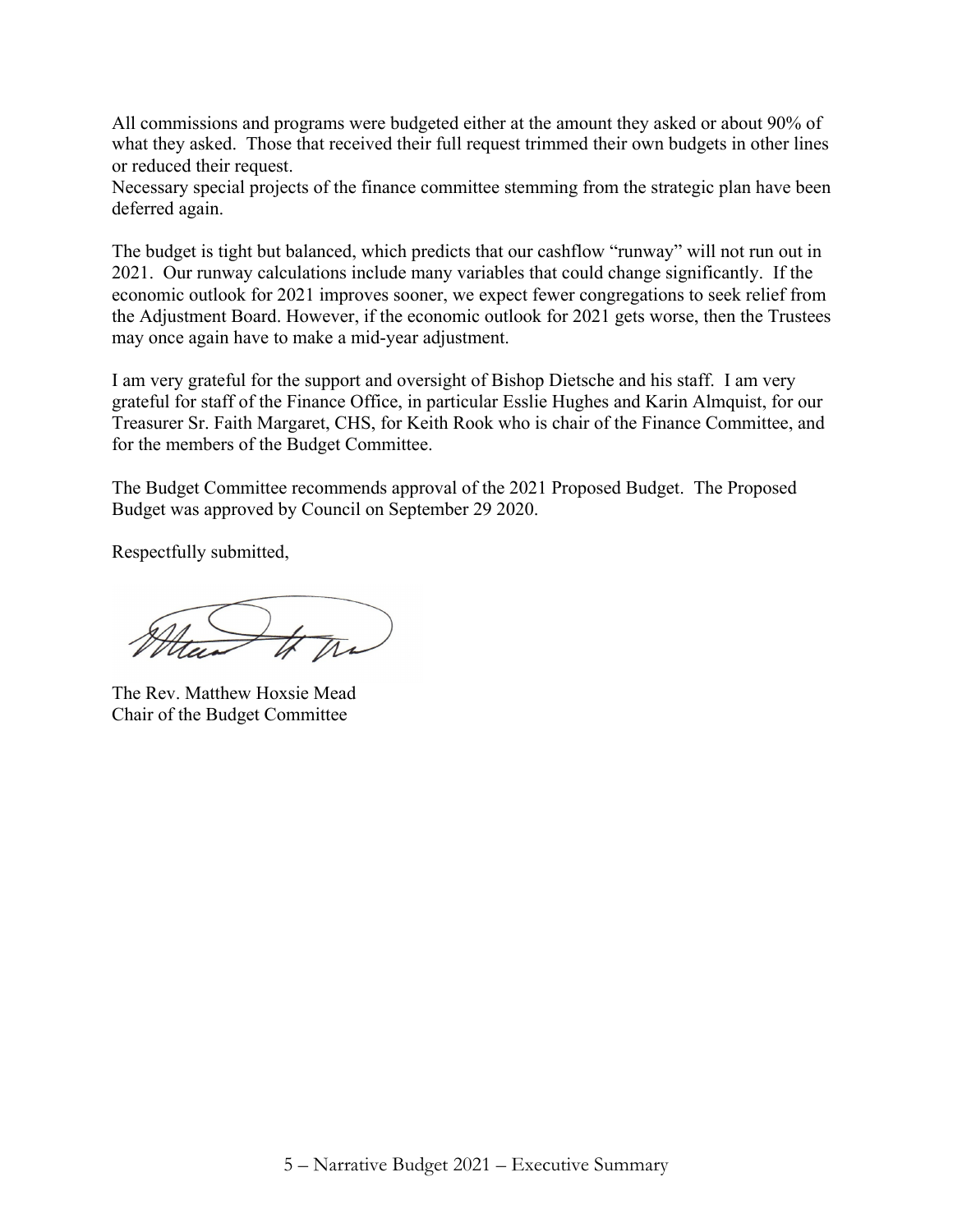# **Supplement to the Narrative Budget**

# **Section A: Line by line background on Income for 2021**

# **INCOME FROM APPORTIONED SHARES**

# **Line 001: Gross Calculated Apportioned Shares (as of August 31, 2020)**

- **2021 Proposed Budget: \$13,584,385**
- **2020 Revised Budget: \$13,109,557**
- **2020 Budget: \$13,109,557**

This is an increase of \$474,828 over both the 2020 Budget and 2020 Revised Budget.

An Apportioned Share is computed for each congregation (see Canon 17 of the Canons of the Diocese of New York). The following formula is applied to each congregation's average Normal Operating Income (NOI) for the preceding two years:

- 4% of income from \$1 to \$50,000, plus
- $10\%$  of income from \$50,000 to \$200,000, plus
- 15% of income from \$200,000 to \$500,000, plus
- 20% of all income above \$500,000

The sum total of every congregation's computed Apportioned Share prior to any adjustment is shown in the budget as "Gross Calculated Apportioned Shares". The "as of" date takes into account the reality that the Finance Office has not necessarily received every congregation's parochial report which includes NOI for the preceding year. When NOI is missing, the Finance Office assumes a 5% increase in NOI.

# **Line 002: Total Adjustments due to 12.5% Cap & Adjustment Board (as of August 31, 2020)**

- **2021 Proposed Budget: \$(552,565)**
- **2020 Revised Budget: \$(422,157)**
- **2020 Budget: \$(422,157)**

This line reduces income from Apportioned Shares via one of two canonically approved mechanisms. The 2021 Budget reduction is (\$130,408) larger than both the 2020 Budget and 2020 Revised Budget.

A congregation's computed Apportioned Share for any year normally can increase by no more than 12.5% over its computed Apportioned Share for the immediately preceding year (see Canon 17 of the Canons of the Diocese of New York).

The Adjustment Board, a Committee of the Diocesan Board of Trustees, may reduce or defer a congregation's Apportioned Share for one or more years (see Canon 17 of the Canons of the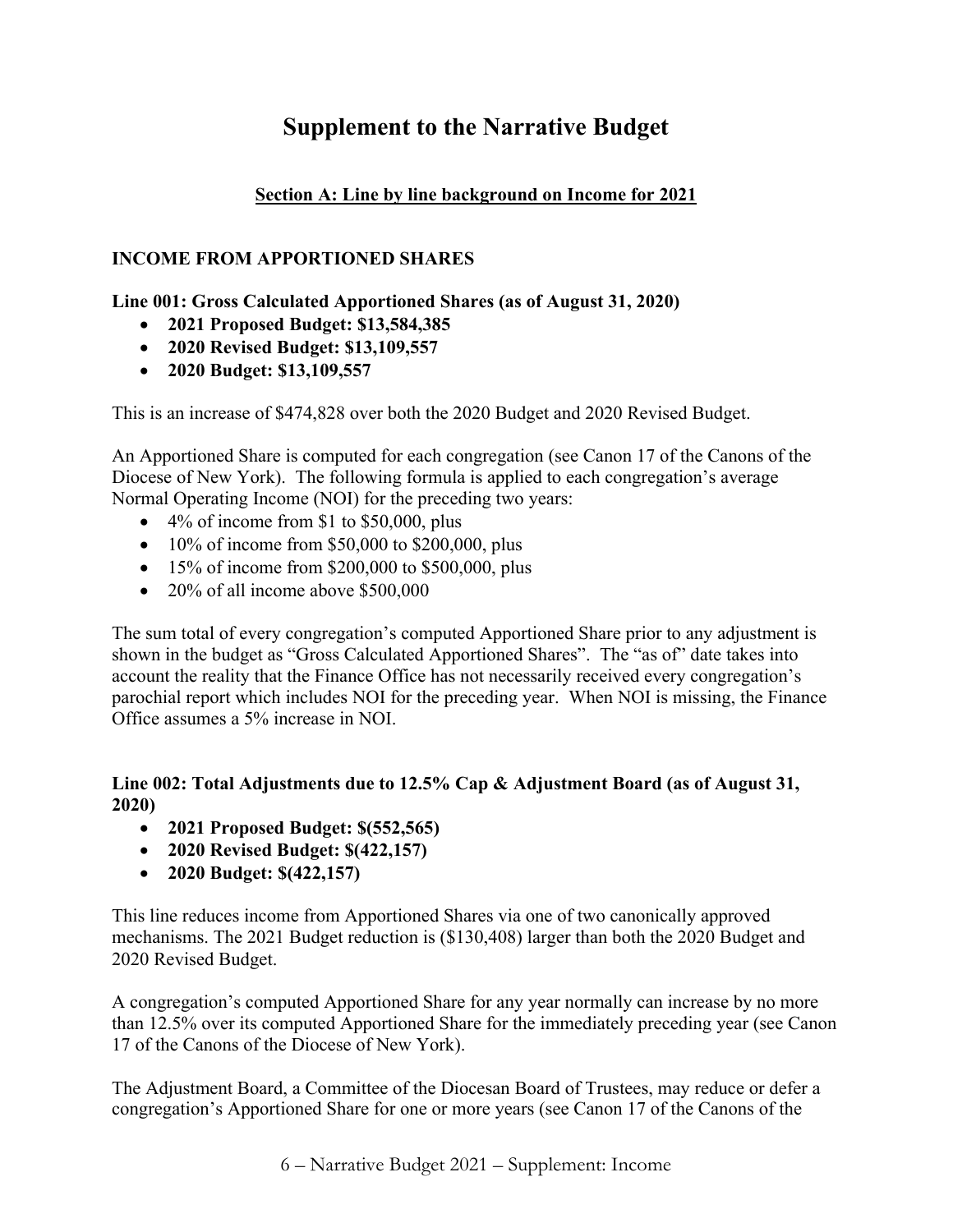Diocese of New York). Any congregation may appeal its Apportioned Shares to the Adjustment Board. The Adjustment Board may affirm, adjust or defer all or a portion of a congregation's Apportioned Shares at a requested hearing. Any congregation may appeal the Adjustment Board's decision to the Trustees. The "as of" date indicates the reality that the Adjustment Board is able to determine adjustments or deferrals for the coming year, even after the budget has been approved. Only known adjustments are shown in this line.

# **Line 003: CSP Transition Apportioned Share Reductions**

- **2021 Proposed Budget: \$0**
- **2020 Revised Budget: \$(31,394)**
- **2020 Budget: \$(31,394)**

This line reduced income from Apportioned Shares via the "CSP sunset plan" which was part of the Strategic Plan in 2016 and is the aggregate sum of apportioned shares that are calculated but not billed to some former Congregational Support Plan (CSP) churches during their transitional period. 2020 was the final year of the sunset plan and so there is no reduction for 2021.

# **Line 004a: Emergency CAS Relief (25% granted for 2020)**

- **2021 Proposed Budget: \$0**
- **2020 Revised Budget: \$(2,376,502)**
- **2020 Budget: \$0**

This line reduced income from Apportioned Shares for 2020. This line was created for the 2020 Revised Budget to provide emergency financial relief to congregations in the form of a one-time, 25% Apportioned Share reduction for every congregation during the pandemic and related shutdowns and economic downturn. This was possible because Trinity Church Wall Street agreed to pay its apportioned share for 2020 in full. Apportioned Share relief for 2021 will be offered by the Adjustment Board which is the normal canonical mechanism in our diocese, and so for 2021 this line is not budgeted.

## **Line 004: Reserve: Bad Debt & Projected Adjustments**

- **2021 Proposed Budget: \$(2,800,000)**
- **2020 Revised Budget: \$(1,250,000)**
- **2020 Budget: \$(1,250,000)**

This line reduces income from Apportioned Shares. The 2021 Budget reduction is (\$1,550,000) larger than both the 2020 Budget and 2020 Revised Budget. Because the 2021 Budget does not have a line dedicated to "Emergency CAS Relief" all projected relief that will be offered by the Adjustment Board for 2021is built into this Line 004.

There was considerable overlap between lines 004a and 004 in the 2020 Revised Budget which means that the aggregate amount of those in the 2020 Revised budget is greater than what we anticipate for 2021.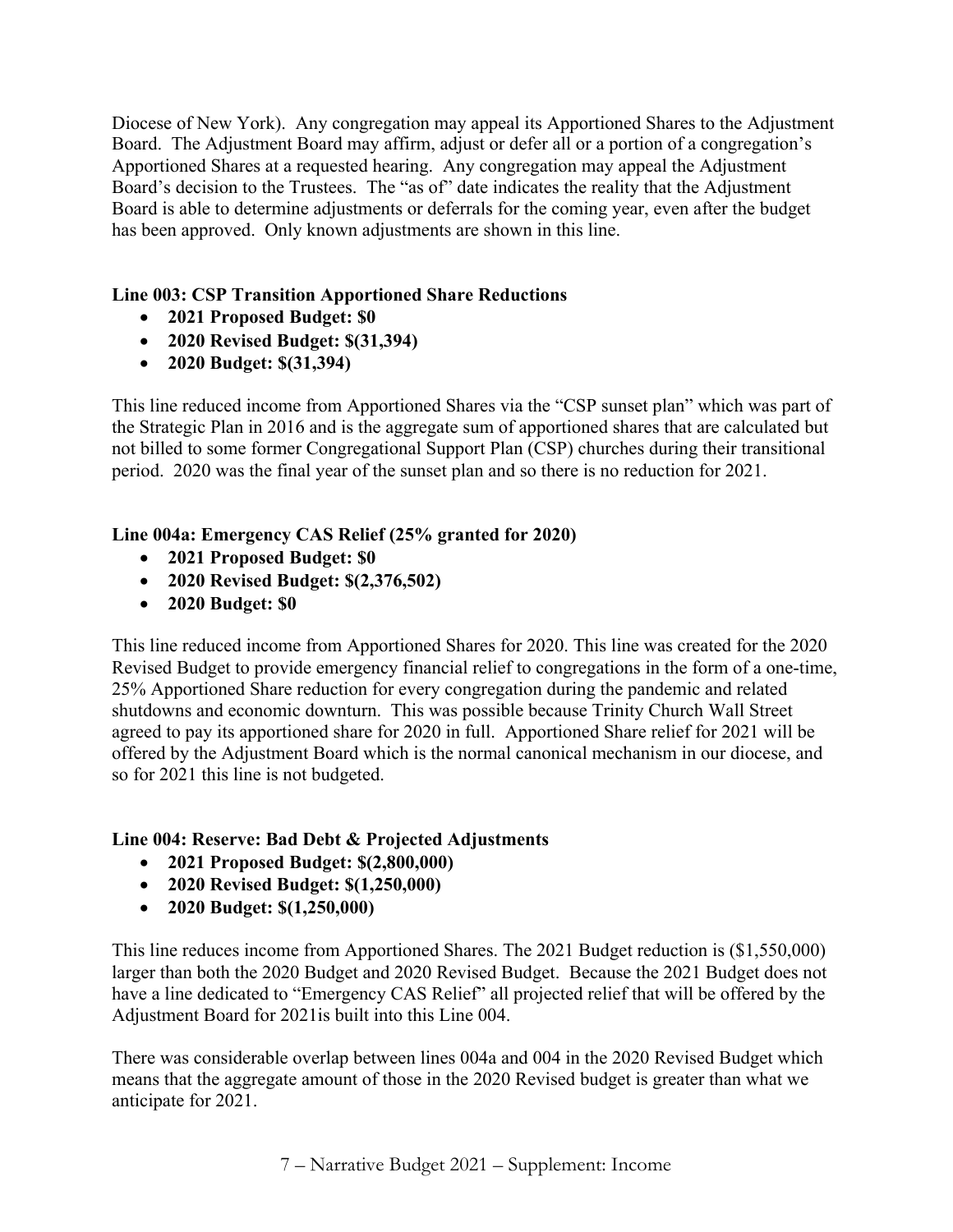The Budget Committee (working with members of the Finance Committee, Adjustment Board, Bishop's Office, and Finance Office) determines a realistic amount of bad debt that might occur by projected adjustments or underpayment. This determination is done on a congregation-bycongregation basis and takes into account historical payment trends from the past decade, accumulated arrearages, whether the congregation has been in contact with the Adjustment Board or bishop's office, and realities in the life of the parish. For 2021 we were also able to take account feedback from those congregations (over 100) that helpfully replied to the survey we sent out in August.

Income from Apportioned Shares is projected to be down from normal levels due to projected adjustments and non/under payment. It is quite obvious that most of our congregations are not yet "back to normal" and many do not expect to be in the immediate future. With that in mind we are working with the Adjustment Board to ensure that there will be Apportioned Share relief for those congregations that need, request, and apply for it. Details of this relief will be provided by the Adjustment Board, but the Projected Adjustments / Unpaid Apportioned Shares (Line 004) includes relief for 2021 for our congregations that will need it. Overall, we project about \$2,800,000 in Projected Adjustments / Unpaid Apportioned Shares. This is in addition to more than \$552,000 in already agreed upon adjustments for 2021 (Line 002). This totals \$3.35M in adjustments or unpaid apportioned shares. For context, in a normal year we would expect somewhere between 1/2 to 1/3 of that total.

## **Line 005: Net Income from Apportioned Shares**

- **2021 Proposed Budget: \$10,231,820**
- **2020 Revised Budget: \$9,029,504**
- **2020 Budget: \$11,406,006**

Our net income from Apportioned Shares for 2021 is forecast to increase by \$1,202,316 over the 2020 Budget but to decrease by \$(1,174,186) from the 2020 Budget.

Net Income from Apportioned Shares is the aggregate total of Apportioned Shares that we are confident we will receive in the coming year. Historically we "net" somewhere between 80% and 90% of Gross Calculated Apportioned Shares. Heading into 2020 we were confident that we would net about 87%. The pandemic and continued unknowns make forecasting 2021 challenging, but we are confident we will net about 75% of our Apportioned Shares – this percentage is based on known adjustments and detailed projections of likely adjustments and non/underpayment.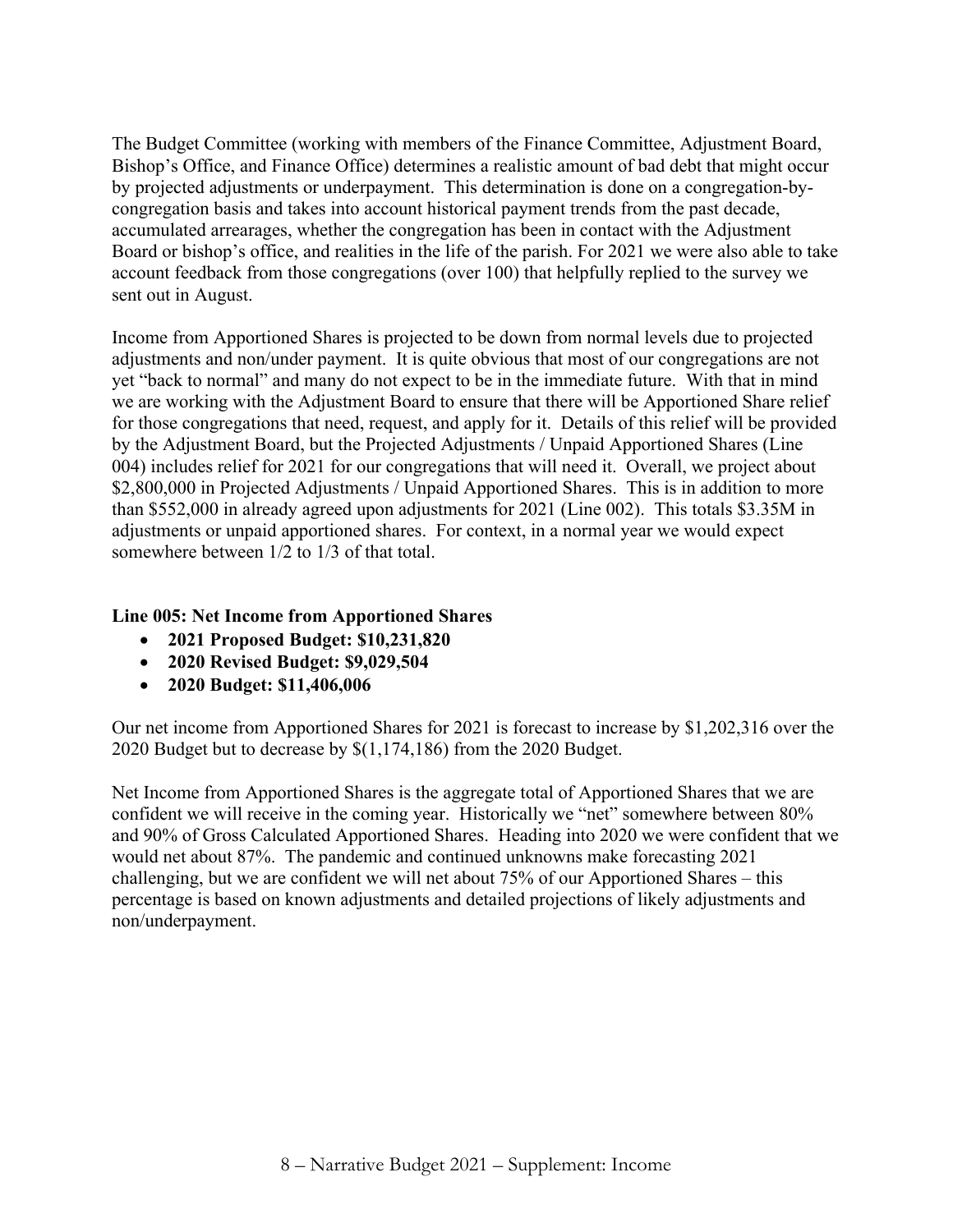# **INCOME FROM OTHER SOURCES**

#### **Line 006: Total Allocation from the General Endowment**

- **2021 Proposed Budget: \$916,162**
- **2020 Revised Budget: \$891,493**
- **2020 Budget: \$891,493**

The diocese has a general endowment that funds the budget. A draw down from a portion of these funds, based on the guideline of 4.5% of the 23 quarter rolling average principle, is included in the diocesan budget. The endowment draw down for 2021 will increase by \$24,669 over both the 2020 Budget and 2020 Revised Budget.

#### **Line 007: Contribution to General Endowment (25% Cap)**

- **2021 Proposed Budget: \$(608,607)**
- **2020 Revised Budget: \$(379,825)**
- **2020 Budget: \$(161,750)**

This line is either zero or a negative line. The Canons of the Diocese of New York state: "If the Apportioned Share of any Congregation shall exceed 25% of the total budget of Diocesan expenditures in any one budget year, the excess shall be applied to the Diocesan General Endowment Fund." (Canon 17.3.4). The Apportioned Share of Trinity Church, Wall Street, has from time to time exceeded  $\frac{1}{4}$  of the total budgeted expenditures of the diocese for a given year and will again in 2021. The amount of money in this line is the portion of Trinity's Assessment which cannot fund the operating budget (thus it is negative) and which is therefore transferred to the General Endowment of the Diocese of New York. Thus, the General Endowment will grow by \$608,607 in 2021.

#### **Line 008: Trust Income**

- **2021 Proposed Budget: \$37,000**
- **2020 Revised Budget: \$37,000**
- **2020 Budget: \$37,000**

Trust Income represents income the diocese receives from Trusts set up to fund the Episcopate. The amount is flat for 2021.

Trust income comes from two trusts which are designated to fund the Episcopacy. Income from one of these trusts has been reallocated to fund sabbaticals for our bishops (Note that sabbaticals for bishops are not eligible for Lilly Grants).

#### **Line 009: Fee Income**

- **2021 Proposed Budget: \$80,000**
- **2020 Revised Budget: \$80,000**
- **2020 Budget: \$80,000**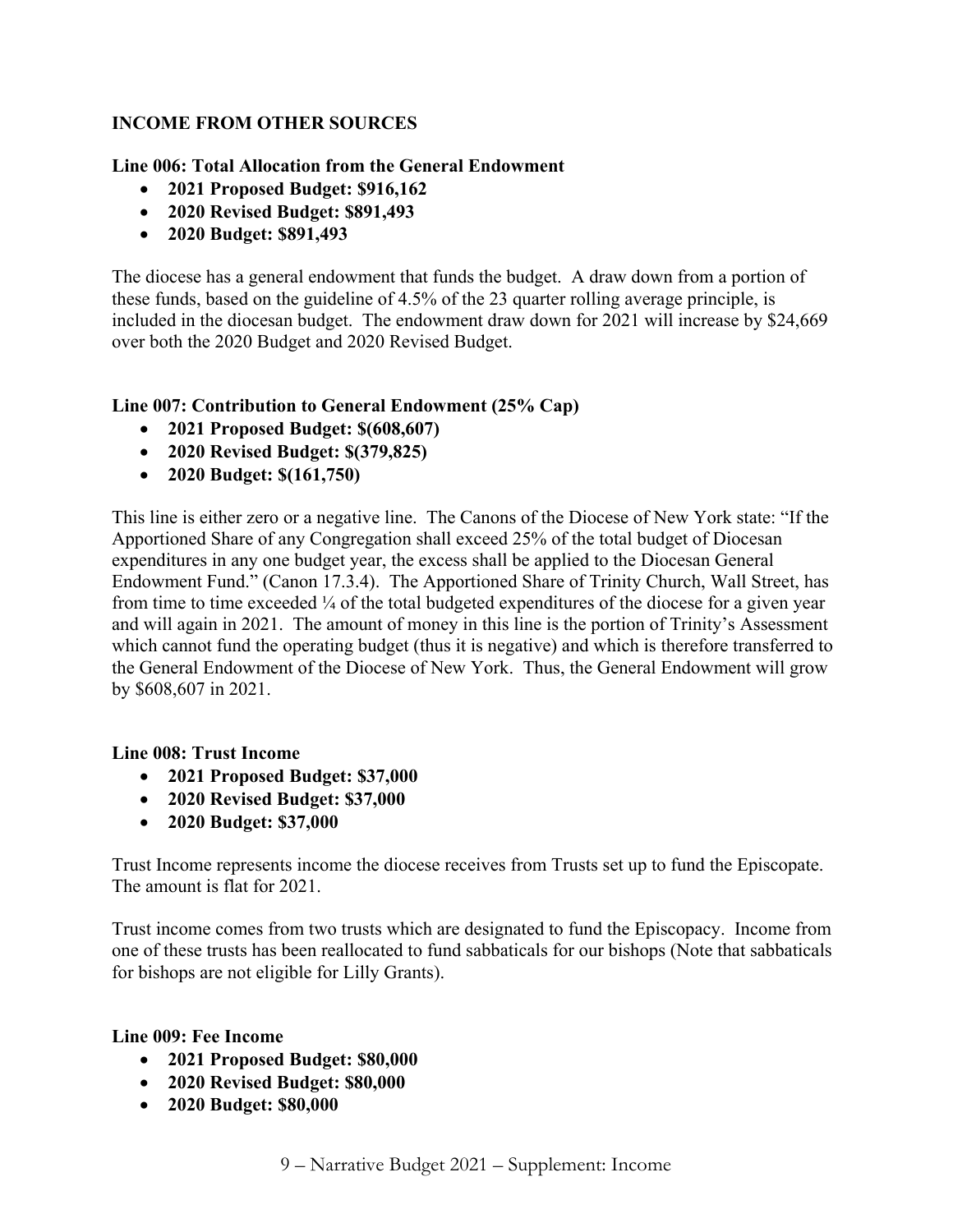This is the income from various services provided by the diocese for congregation and other organizations. The amount is flat for 2021.

## **Line 010: Diocesan Convention Fee Income**

- **2021 Proposed Budget: \$75,000**
- **2020 Revised Budget: \$75,000**
- **2020 Budget: \$75,000**

The Diocese collects fees from congregations to offset the expense of Diocesan Convention. The amount is flat for 2021.

# **Line 011: Net Income From Other Sources**

- **2021 Proposed Budget: \$499,555**
- **2020 Revised Budget: \$703,668**
- **2020 Budget: \$921,743**

Net income from other sources will be down for 2021 due to the larger than normal contribution to the General Endowment (see Line 007 above).

**Line 012 Contingency (3% of total income) (1.5% for 2021)**

- **2021 Proposed Budget: \$(165,803)**
- **2020 Revised Budget: \$(374,748)**
- **2020 Budget \$(374,748)**

A contingency is built into the budget on the income side. For 2020 the Contingency was 3%. The amount was not adjusted for the 2020 Revised Budget. For 2021 the Contingency was temporarily reduced to 1.5% (and "rounded" up to balance the budget).

## **Line 013: Total Income**

- **2021 Proposed Budget: \$10,565,572**
- **2020 Revised Budget: \$9,358,424**
- **2020 Budget \$11,953,001**

Total income is projected to be \$(1,387,429) less than the 2020 Budget and \$1,207,148 more than the 2020 Revised Budget.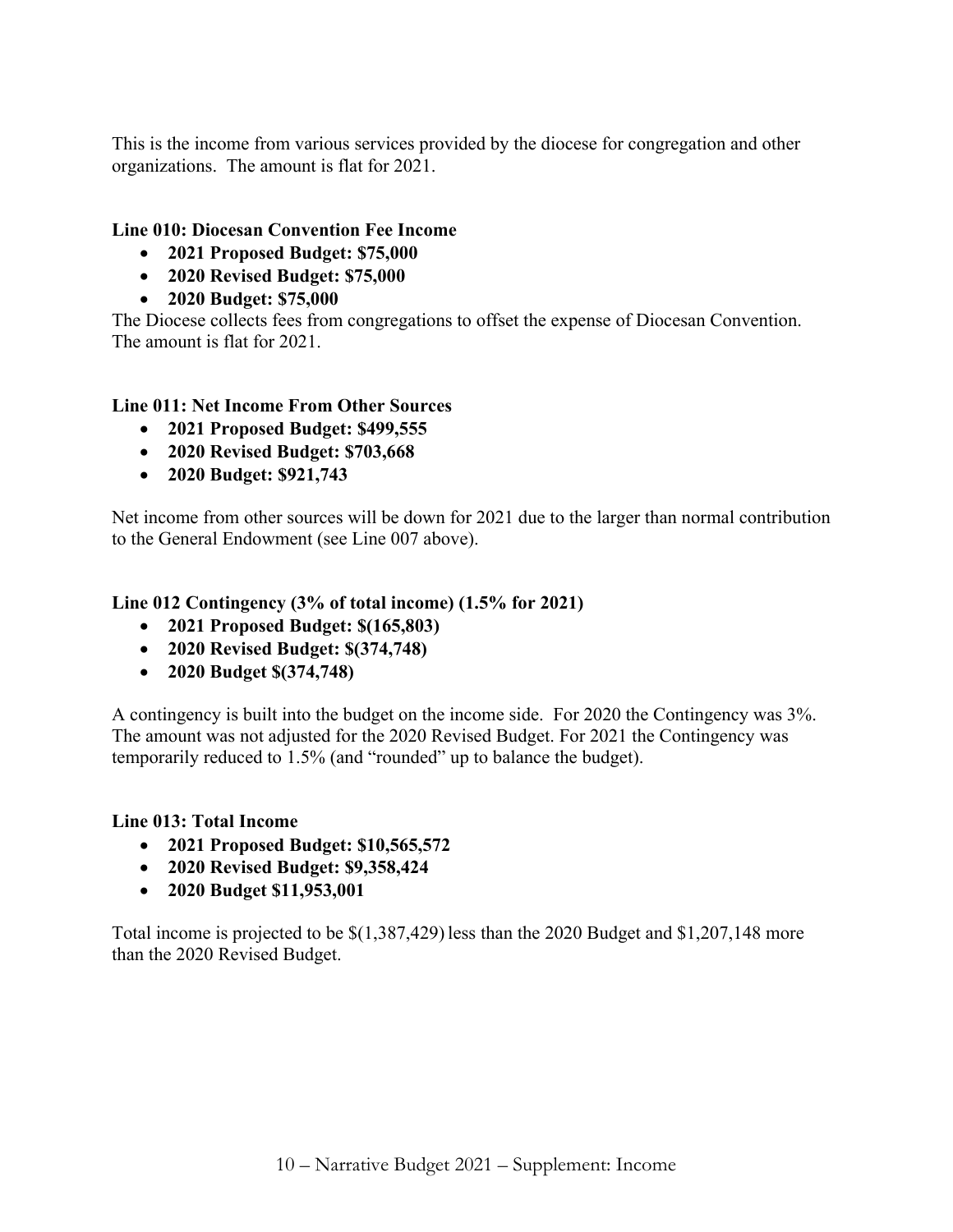# **Section B: Line by line background on Disbursements for 2021**

**Line 101: Assessment to The Episcopal Church**

- **2021 Proposed Budget: \$1,321,421**
- **2020 Revised Budget: \$1,750,000**
- **2020 Budget \$1,750,000**

We budgeted our full Assessment to the Episcopal Church in 2020. Because of the pandemic and economic downturn the Episcopal Church has already granted permission for any diocese to defer payments and invited appeals for 2020 and 2021. Because we have granted needed relief to our congregations, we are optimistic that the Episcopal Church will consider that we too need relief, and so we are appealing our Assessment to the Episcopal Church for 2021 and asking for a one-time reduction of 25%. The Proposed 2021 Budget decreases our calculated assessment to the Episcopal Church for 2021 by 25%. We hope our appeal is granted; if it is not, we have budgeted deferral of one quarter of our Assessment for 2021.

As the congregations in the Diocese of New York have canonically agreed to support the Diocese through each congregation's Apportioned Share, so too the Dioceses have agreed to support The Episcopal Church. The Episcopal Church passes a three-year budget at each General Convention and includes a formula for calculating the financial obligation of each diocese for those three years. Each diocese is assigned an Assessment of 15% of its operating budget. The formula is more complicated than a simple percentage: there are exceptions, averages of years, a lag time, and a number of different variables that complicate how each diocese's operating budget is calculated, and the Assessment is the agreed upon percentage of that final calculated amount. The formula operates on a two-year lag. Similar to what our own diocese does with the Adjustment Board, the Episcopal Church offers a mechanism for a diocese to appeal its Assessment.

## **Line 102: Assessment to Province II**

- **2021 Proposed Budget: \$15,500**
- **2020 Revised Budget: \$0**
- **2020 Budget \$15,500**

This line has been budgeted at full levels for 2021. It was cut when the Budget was Revised in 2020.

This line helps cover expenses associated with the work of Province II. The figure is determined by a formula and is approved at Provincial Synod every triennium. The purpose and mission of Province II, the International Atlantic Province, is to foster and support the Church's mission and ministry in a regional coalition of the Dioceses in the States of New York and New Jersey, Haiti, Cuba, the Virgin Islands, and the Convocation of Episcopal Churches in Europe, by providing regular channels and systems of communication, promotion, support, education and fellowship.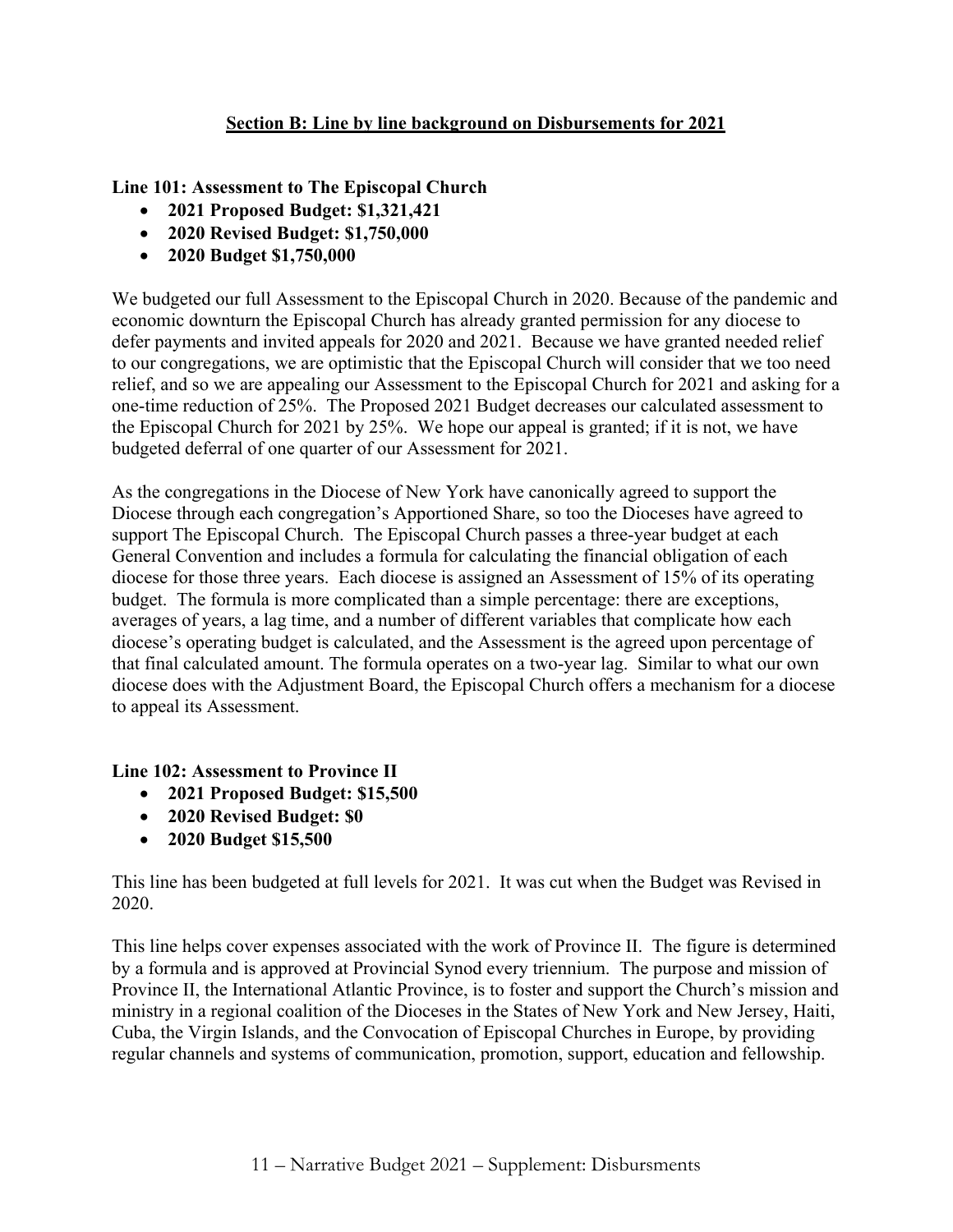## **Line 201: Reserve for Annual Diocesan Convention**

- **2021 Proposed Budget: \$175,000**
- **2020 Revised Budget: \$175,000**
- **2020 Budget \$175,000**

This line has been budgeted at full levels for 2021.

The expense line has been set up as a reserve fund so that the Diocese will spend roughly the same amount each year, rather than seeing a major increase every time there is a two-day convention. The reserve funds the expenses associated with Convention such as security, electronic support, and building use. Diocesan Convention Fee income partially offsets the expense of providing Convention and is listed on the Summary Income page of the Budget.

# **Line 202: Reserve for Future Episcopal Elections**

- **2021 Proposed Budget: \$50,000**
- **2020 Revised Budget: \$0**
- **2020 Budget \$50,000**

This line has been budgeted at full levels for 2021. It was cut when the Budget was Revised in 2020.

The expenses for Episcopal elections include: expenses for the Committee to Elect; publications; travel, lodging, and meals for candidates; Ordination/Consecration/Seating expenses; travel and lodging expenses for several consecrating bishops; relocation expenses; etc. The reserve must be funded at a level that allows for our diocese to replace a Suffragan or Diocesan Bishop upon retirement/resignation/death or when a Coadjutor is called.

## **Line 203: Reserve for Deputies to General Convention & Provincial Synod**

- **2021 Proposed Budget: \$25,000**
- **2020 Revised Budget: \$0**
- **2020 Budget \$25,000**

This line has been budgeted at full levels for 2021. It was cut when the Budget was Revised in 2020.

General Convention and Provincial Synod occur every three years. The diocese funds fees, travel, lodging, and meals for four clergy deputies, two alternate clergy deputies, four lay deputies, and two alternate deputies. Expenses for our Bishops, their spouses, and any staff that accompany them come from Bishops' Shared Travel – separate House of Bishops meetings are less frequent in General Convention years.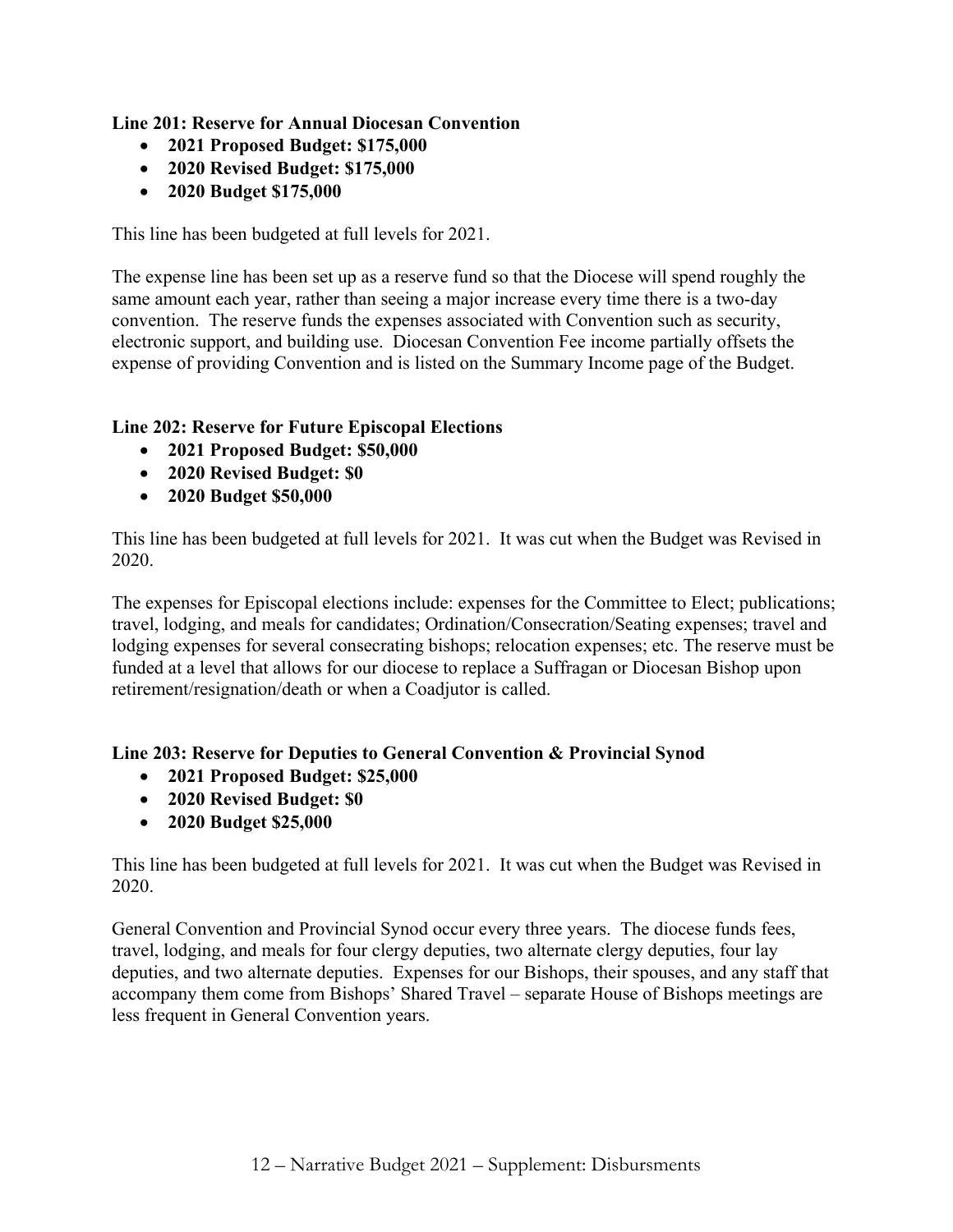**Line 204: Reserve for Lambeth Conference (Travel & All Expenses)**

- **2021 Proposed Budget: \$15,000**
- **2020 Revised Budget: \$0**
- **2020 Budget \$15,000**

This line has been budgeted at full levels for 2021. It was cut when the Budget was Revised in 2020.

Lambeth to occurs about every ten years. The diocese funds fees, travel, lodging, and meals for our Bishops and their spouses.

## **Line 301: Bishop of New York**

- **2021 Proposed Budget: \$288,000**
- **2020 Revised Budget: \$285,000**
- **2020 Budget \$285,000**

## **Lines 302 & 303: Bishop Suffragan & Bishop Assistant**

- **2021 Proposed Budget: \$248,500**
- **2020 Revised Budget: \$244,000**
- **2020 Budget \$244,000**

Line 301-303 have been budgeted flat for 2021. Increases are due to increased medical costs and updated actuals.

These lines cover compensation and all benefits for our Bishops, the Right Reverend Andrew ML Dietsche, the Right Reverend Allen K. Shin, and the Right Reverend Mary D. Glasspool.

## **Line 304: Bishops' Shared Travel (inside and outside diocese, excluding Lambeth)**

- **2021 Proposed Budget: \$40,000**
- **2020 Revised Budget: \$25,000**
- **2020 Budget \$50,000**

This line was reduced when the 2020 Budget was Revised. It remains temporarily reduced for 2021 with the expectation that travel will continue to be limited for a portion of 2021.

This line covers all travel, lodging, and meals for our Bishops for all Episcopal function inside and outside the diocese. Everything from metro-cards, mileage, and taxis to House of Bishops meetings and General Convention. Lambeth expenses are not taken from this line.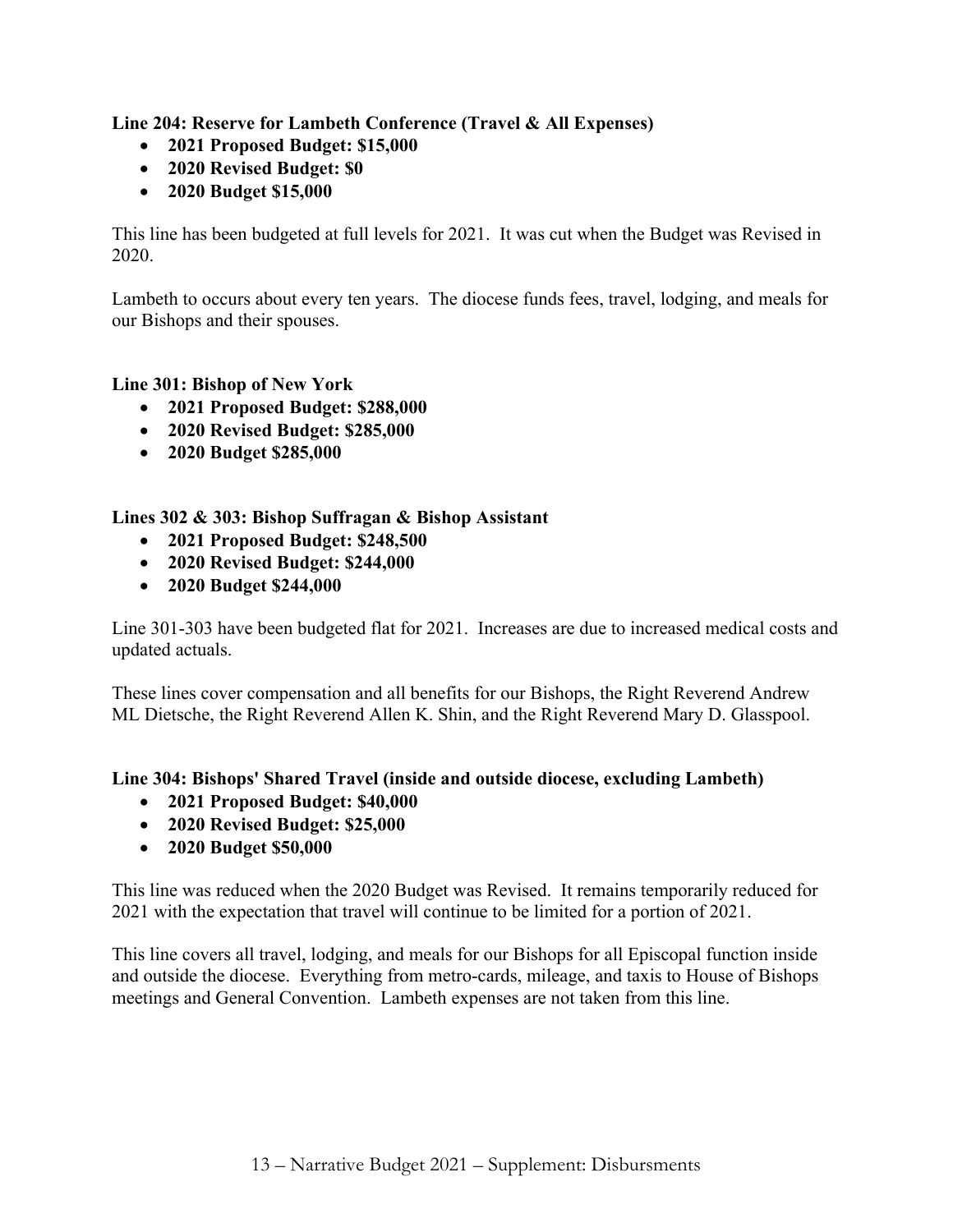**Line 305: Bishop of New York Hospitality Expenses**

- **2021 Proposed Budget: \$20,000**
- **2020 Revised Budget: \$30,000**
- **2020 Budget \$30,000**

This line has been temporarily reduced for 2021 with the expectation that in-person activities will continue to be limited for a portion of 2021.

This line allows the Diocesan Bishop to provide hospitality.

# **Line 401: Bishops' Office Expenses (TOTAL)**

- **2021 Proposed Budget: \$510,000**
- **2020 Revised Budget: \$530,000**
- **2020 Budget \$530,000**

This line is budgeted for 2021 based on 2021 compensation (kept flat at present amount), 2021 medical expenses and benefits, and 2019 non-compensation expenses (eliminating any one-time expenses).

This line includes the immediate staff support and clerical assistance for the Bishops, the Canon to the Ordinary, and their offices. The offices keep the Bishops' calendar for both Diocesan and extra-diocesan events, handles the registration of confirmands and ordinands, maintains the database that keep track of clergy, parishes and lay leadership, the licensing of lay ministers, among other duties.

## **Line 402: Canon to the Ordinary (Expenses & Compensation)**

- **2021 Proposed Budget: \$205,000**
- **2020 Revised Budget: \$205,000**
- **2020 Budget \$205,000**

This line is budgeted for 2021 based on 2021 compensation (kept flat at present amount), 2021 medical expenses and benefits, and 2019 non-compensation expenses (eliminating any one-time expenses).

The Rev. Canon John Perris serves as the Canon to the Ordinary in the Diocese of New York and is a primary assistant to, and a representative of, the Bishop of New York. The Canon to the Ordinary, along with the Suffragan Bishop, the Assistant Bishop, and the Chief of Finance and Operations, serves on the Bishop's Executive Team. The Canon to the Ordinary primarily supervises the work of the office of the Bishop and functions much as a "chief of staff" in the supervision, coordination and assistance of the Bishop's Staff. Expenses for this line include compensation and benefits for the Canon to the Ordinary, travel, and all expenses.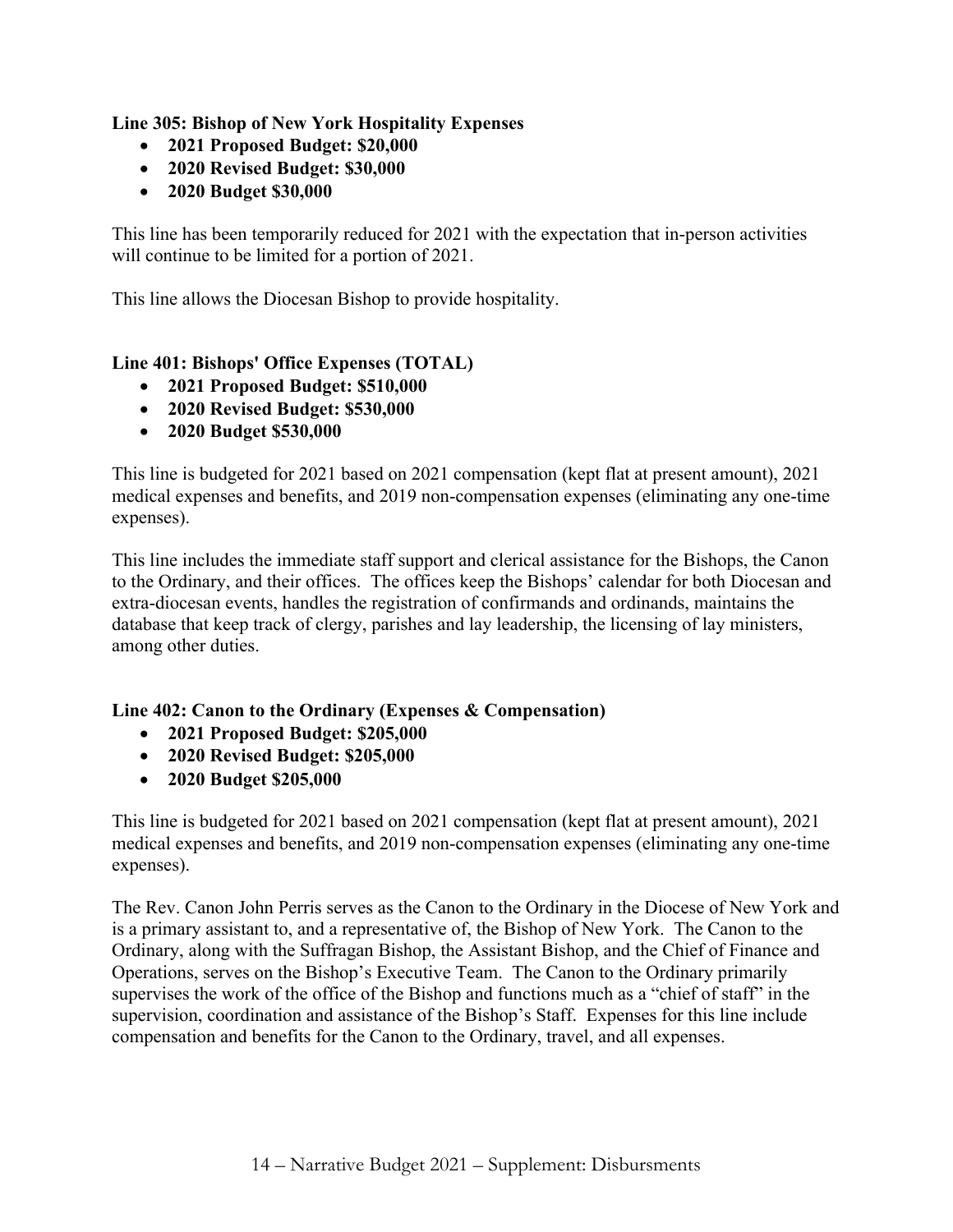**Line 403: Canon for Pastoral Care (Expenses & Compensation)**

- **2021 Proposed Budget: \$170,000**
- **2020 Revised Budget: \$180,000**
- **2020 Budget \$180,000**

This line is budgeted for 2021 based on 2021 compensation (kept flat at present amount), 2021 medical expenses and benefits, and 2019 non-compensation expenses (eliminating any one-time expenses).

The Rev. Canon K. Jeanne Person serves as Canon for Pastoral Care. The Canon for Pastoral Care serves as the Bishop's first line of contact for pastoral concerns relating to diocesan clergy and their families. Expenses covered by this line include compensation and benefits for the Canon for Pastoral Care, travel, meals and hospitality involving time with clergy, and office expenses.

# **Line 404: Canon for Ministry (Expenses & Compensation)**

- **2021 Proposed Budget: \$230,000**
- **2020 Revised Budget: \$240,000**
- **2020 Budget \$240,000**

This line is budgeted for 2021 based on 2021 compensation (kept flat at present amount), 2021 medical expenses and benefits, and 2019 non-compensation expenses (eliminating any one-time expenses).

The Rev. Canon Charles W. Simmons serves as Canon for Ministry. Mr. Alito Orsini serves as Liaison for the Ministry Office and Transition Ministry Office. The Canon for Ministry works with the Bishop and the Commission on Ministry to assure that the selection and formation of future ordained leadership from within the Diocese meet the requirements and needs of the Church. Expenses covered by this line include compensation and benefits for the Canon for Ministry, compensation and benefits for an assistant (shared with the Office for Transition Ministry), travel, workshops, Fresh Start Program for the newly ordained and costs for diocesan Discernment Conferences and Ordinations.

## **Line 405: Canon for Transition Ministry (Expenses & Compensation)**

- **2021 Proposed Budget: \$235,000**
- **2020 Revised Budget: \$245,000**
- **2020 Budget \$245,000**

This line is budgeted for 2021 based on 2021 compensation (kept flat at present amount), 2021 medical expenses and benefits, and 2019 non-compensation expenses (eliminating any one-time expenses).

The Rev. Canon Nora Smith serves as the Canon for Transition Ministry. Mr. Alito Orsini serves as Liaison for the Ministry Office and Transition Ministry Office. The Canon for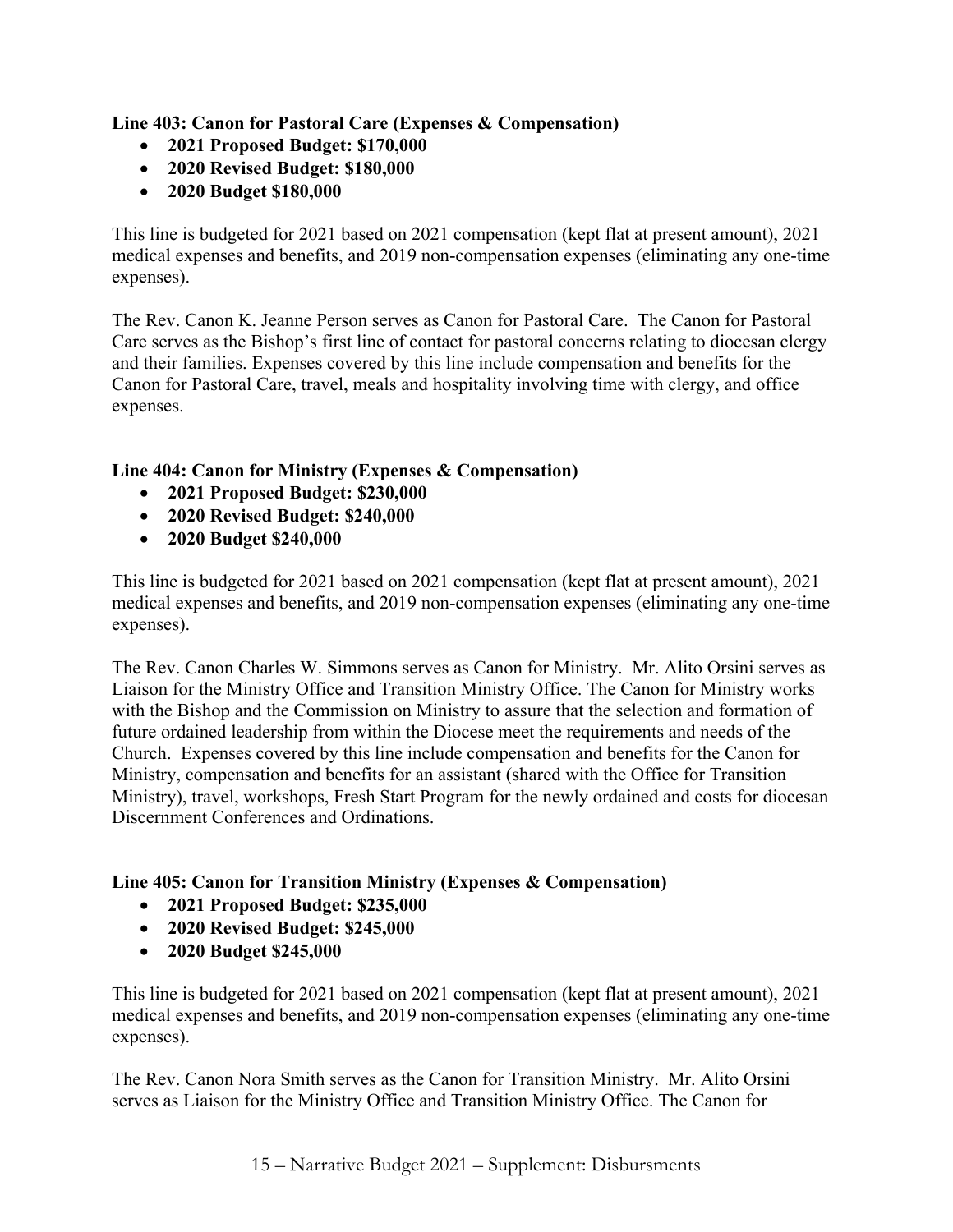Transition Ministry assists congregations searching for ordained leadership, helps oversee every search process, and advises clergy seeking placement. Expenses covered by this line include compensation and benefits for the Canon for Transition Ministry, compensation and benefits for an assistant (shared with the Office for Ministry which pays the other half), travel, workshops, and office expenses.

# **Line 501: Canon for Congregational Vitality & Formation (Expenses & Compensation)**

- **2021 Proposed Budget: \$195,000**
- **2020 Revised Budget: \$192,000**
- **2020 Budget \$192,000**

This line is budgeted for 2021 based on 2021 compensation (kept flat at present amount), 2021 medical expenses and benefits, and 2019 non-compensation expenses (eliminating any one-time expenses).

The Rev. Canon Victor Conrado serves as Canon for Congregational Vitality & Formation. The Canon for Congregational Vitality & Formation supports congregations through leadership development, skill building and planning and implementation of new ministry models. Expenses covered by this line include compensation and benefits for the Canon for Congregational Vitality & Formation, travel, workshops, and office expenses.

# **Line 502: Liaison for Global Mission (Expenses & Compensation)**

- **2021 Proposed Budget: \$168,000**
- **2020 Revised Budget: \$161,000**
- **2020 Budget \$161,000**

This line is budgeted for 2021 based on 2021 compensation (kept flat at present amount), 2021 medical expenses and benefits, and 2019 non-compensation expenses (eliminating any one-time expenses).

The Rev. Yamily Bass-Choate serves as Liaison for Global Mission. The Liaison for Global Mission assists the bishops in oversight of the diocese's global mission connections and relationships. She also works with local communities of the diocese to foster and develop their ministry partnerships at home and abroad. Expenses covered by this line include compensation and benefits for the Liaison for Global Mission, travel, workshops, and office expenses.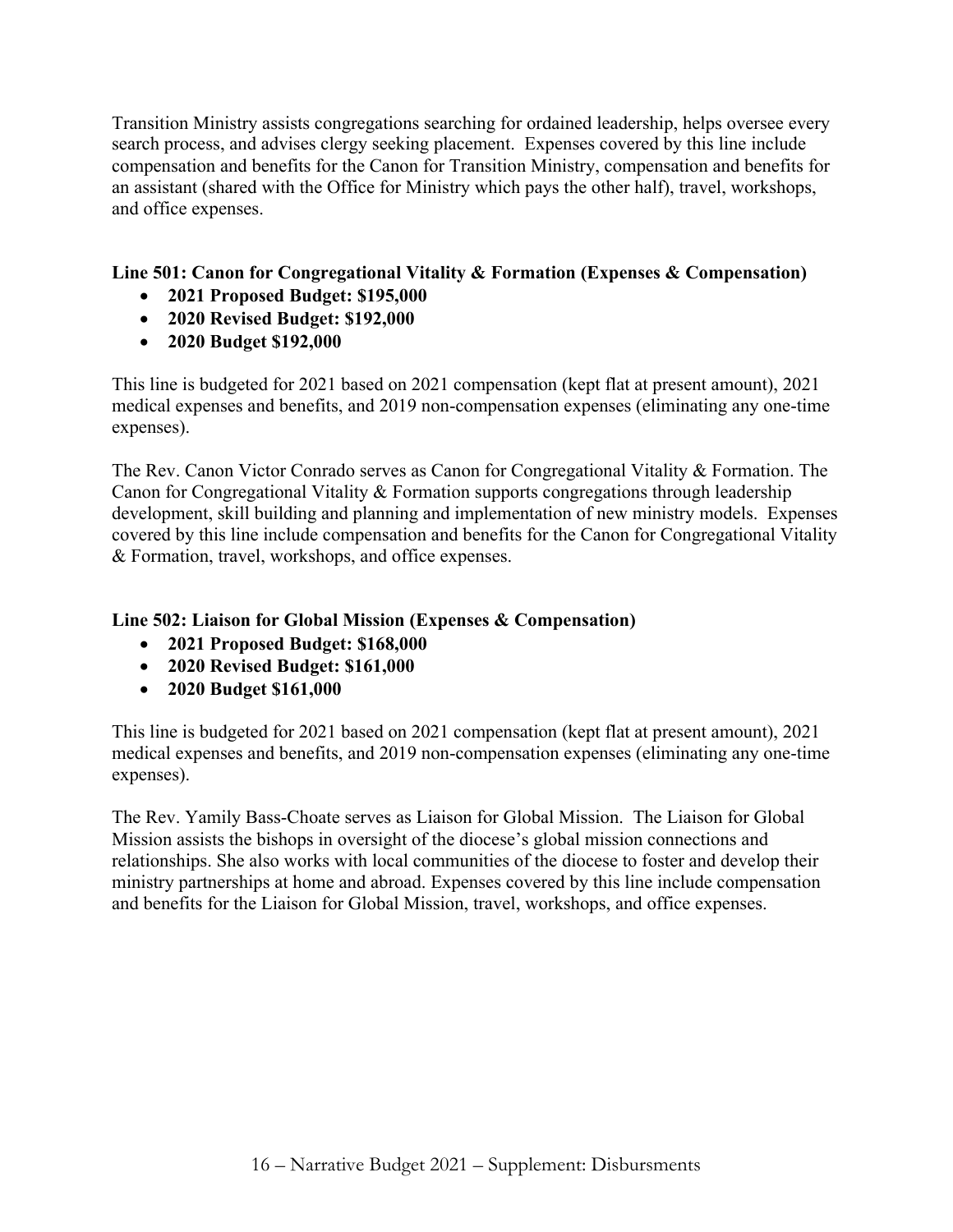**Line 503: Director of Diocesan Property Services (Expenses & Compensation)**

- **2021 Proposed Budget: \$176,000**
- **2020 Revised Budget: \$173,000**
- **2020 Budget \$173,000**

This line is budgeted for 2021 based on 2021 compensation (kept flat at present amount), 2021 medical expenses and benefits, and 2019 non-compensation expenses (eliminating any one-time expenses).

Mr. Egbert Stolk serves as the Director of Diocesan Property Services. The Director formulates, implements, and manages the diocesan Property Support program and oversees real property held by the Board of Managers. Expenses for this line include compensation and benefits for the Director of Diocesan Property Services, office expenses, travel, etc.

## **Line 504: Mid Hudson Region (Expenses & Compensation)**

- **2021 Proposed Budget: \$101,000**
- **2020 Revised Budget: \$115,000**
- **2020 Budget \$115,000**

This line is budgeted for 2021 based on 2021 compensation (kept flat at present amount), 2021 medical expenses and benefits, and 2019 non-compensation expenses (eliminating any one-time expenses).

Ms. Val Stelcen, Executive Assistant to the Bishop, serves as the Mid Hudson Regional Office Coordinator. The Mid Hudson Office coordinates the workings of the Region and assists in the day to day life of congregations in the Counties of Orange, Sullivan, Ulster, and Dutchess, which includes over 50 congregations. Expenses for this line include compensation and benefits for the Regional Administrator, office expenses, utilities, travel, meetings, conferences, and programs.

## **Line 505: Public Affairs (Expenses & Compensation)**

- **2021 Proposed Budget: \$234,000**
- **2020 Revised Budget: \$210,000**
- **2020 Budget \$210,000**

This line is budgeted for 2021 based on 2021 compensation (kept flat at present amount), 2021 medical expenses and benefits, and 2019 non-compensation expenses (eliminating any one-time expenses).

Mr. Nicholas Richardson serves as Communications Director & Editor, The Episcopal New Yorker. The Public Affairs department is responsible for the vital job of communicating the programs, activities and policies of the diocese both internally and externally using all available media, including the diocesan website, microsites on an as-needed basis, email, Online News, social media, the Episcopal New Yorker, postal mail, and events. The Communications Director also provides communications advice and practical assistance to the Bishop's Staff, commissions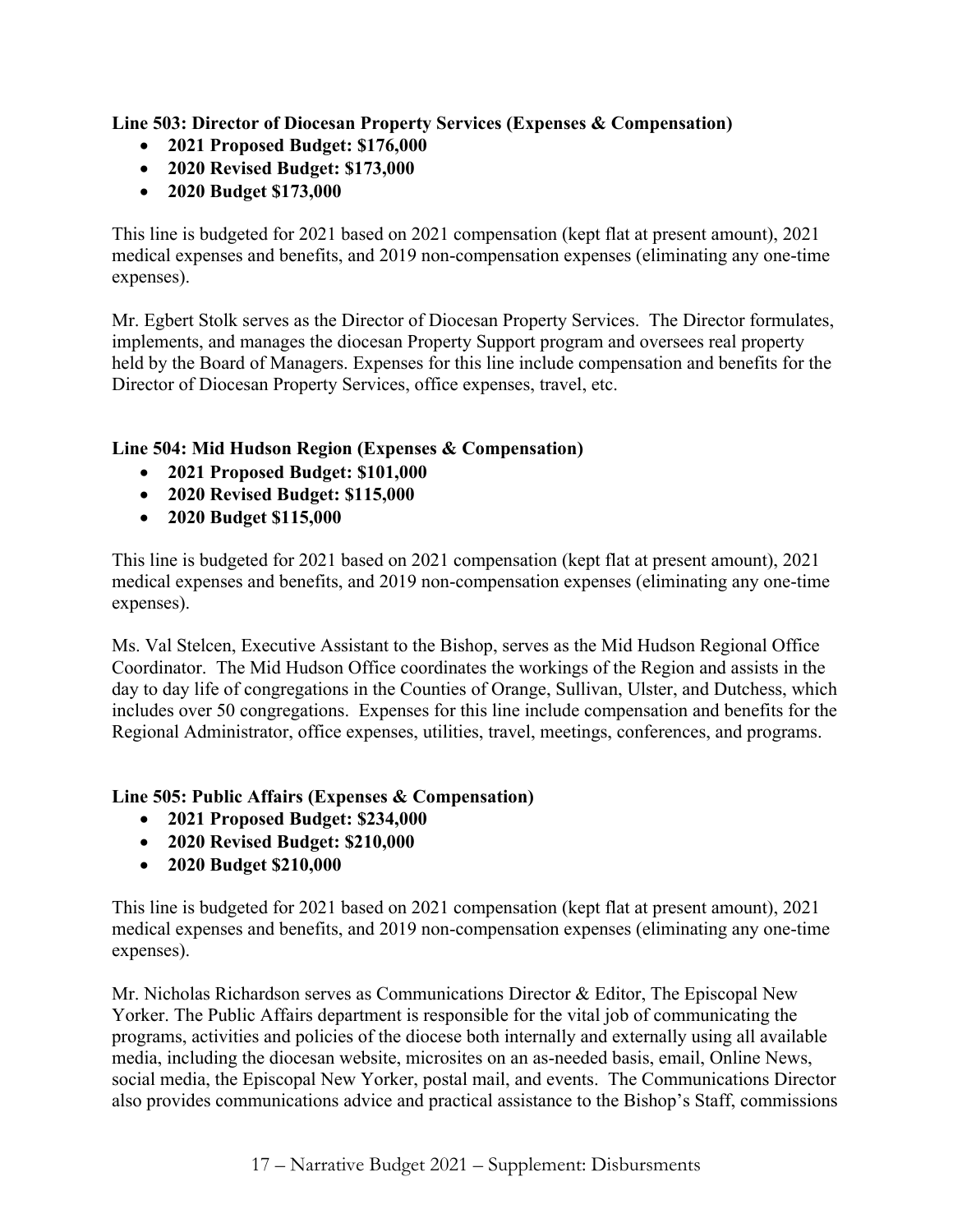and committees; provides and administers free Internet hosting for parishes and other diocesan organizations; and is responsible for handling all press inquiries that come into the diocesan offices. Expenses covered by this line include compensation, benefits, travel, and office expenses for the Public Affairs office.

# **Line 506: Archives (Expenses & Compensation)**

- **2021 Proposed Budget: \$110,000**
- **2020 Revised Budget: \$110,000**
- **2020 Budget \$110,000**

This line is budgeted for 2021 based on 2021 compensation (kept flat at present amount), 2021 medical expenses and benefits, and 2019 non-compensation expenses (eliminating any one-time expenses).

Mr. Wayne Kempton serves as Archivist & Historiographer. The archives contain some 2,000 boxes of historical records, including some records for over 400 congregations and all of the original cathedral records. Sacramental records for about 80 congregations, including the cathedral, can also be found there, as well as the personal papers of our bishops and all manner of diocesan business files; legal documents, deeds, some blueprints, and trust fund materials as well. The diocesan archivist also acts as Registrar with respect to keeping the record of Episcopal Acts, like confirmations, the issuance of lay licenses, etc. The archivist also visits parishes wishing to consult on the care of their collections, and acts as records custodian for those parishes with special storage needs; that is, where their records may be in danger of being lost or not cared for, especially the sacramental records. Expenses covered by this line include compensation, benefits, travel, office, and archive expenses for the Archives office.

## **Line 601: Campus Ministry Clergy (Expenses & Compensation)**

- **2021 Proposed Budget: \$430,000**
- **2020 Revised Budget: \$475,000**
- **2020 Budget \$475,000**

This line is budgeted for 2021 based on 2021 compensation (kept flat at present amount), 2021 medical expenses and benefits, and 2019 non-compensation expenses (eliminating any one-time expenses). Overall program expenses which includes a significant amount of in-person hospitality have been temporarily reduced by \$25,000 in the expectation that in-person events will continue to be limited for a portion of 2021. The Campus Ministry Committee will oversee the allocation of reduced program expenses.

The Diocese of New York has chaplains at numerous campuses within the Diocese of New York. The Committee for Campus Ministry supports the work of the current chaplains, advises the bishops regarding Episcopal ministry to students, faculty and staff of various colleges within diocesan boundaries and serves as a resource about campus ministry for congregations within the diocese. The campuses served include: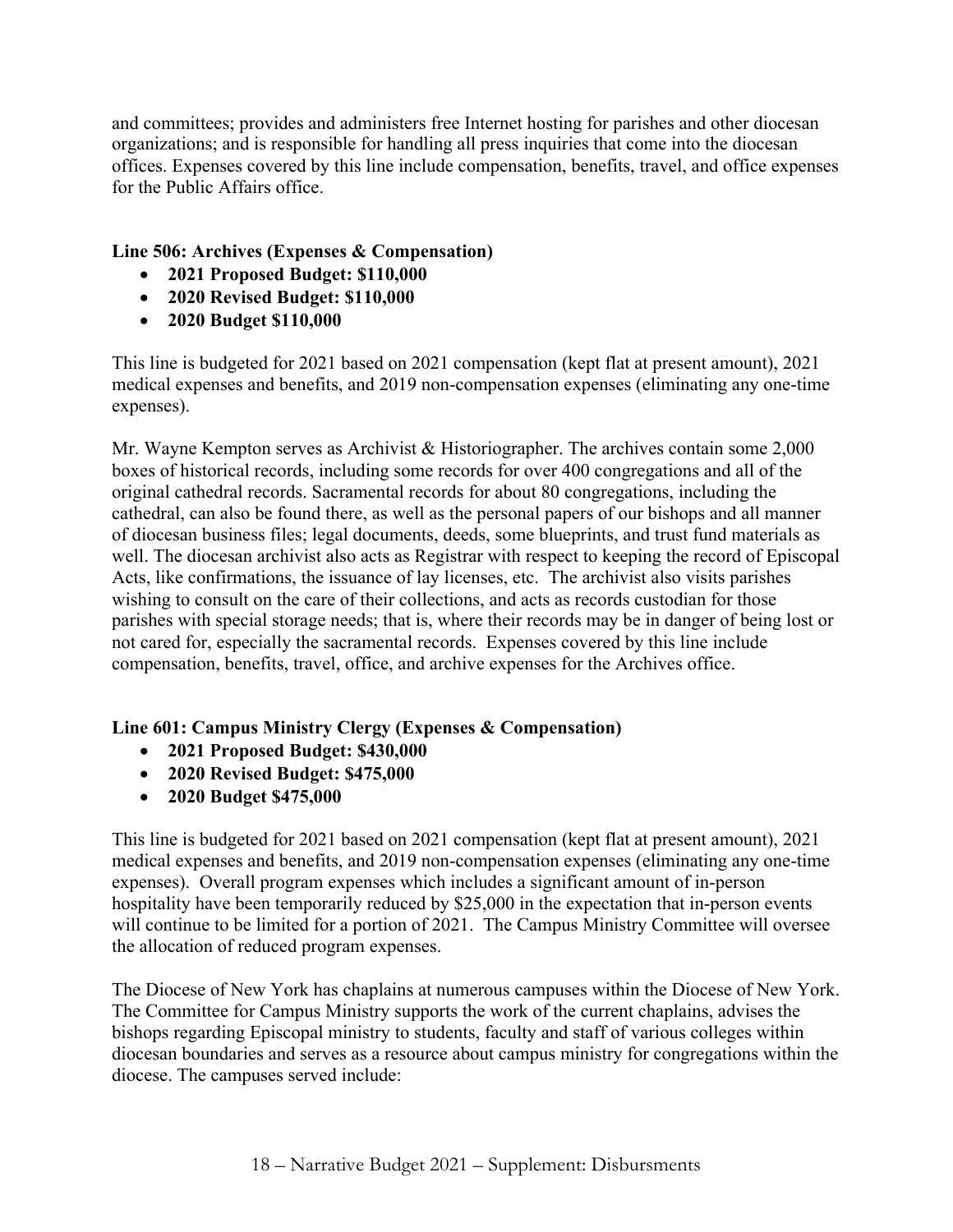- Canterbury Uptown (Columbia/ Barnard Colleges and City College in Harlem and other smaller colleges)
- Canterbury Downtown (Canterbury Club at New York University, New School, Cooper Union, Pace University)
- Cornell University Weill Medical College
- State University of New York at New Paltz
- United States Military Academy, West Point
- Vassar

Expenses covered by this line provide compensation and benefits for the chaplains and program support.

# **Line 602: Hispanic Clergy Compensation**

- **2021 Proposed Budget: \$400,000**
- **2020 Revised Budget: \$475,000**
- **2020 Budget \$475,000**

This line is budgeted for 2021 based on 2021 compensation (kept flat at present amount) and 2021 medical expenses and benefits. The reduction eliminates the possibility of expanding in 2021.

This line funds Hispanic clergy compensation and benefits serving in congregations as determined by the Hispanic Grants Committee, a subcommittee overseen by the Congregational Development Commission, in conversation with the Bishop's Office.

# **Line 603: Congregations in Strategic Settings Clergy Compensation**

- **2021 Proposed Budget: \$970,000**
- **2020 Revised Budget: \$1,100,000**
- **2020 Budget \$1,100,000**

This line is budgeted for 2021 based on 2021 compensation (kept flat at present amount) and 2021 medical expenses and benefits. The reduction eliminates the possibility of expanding in 2021.

This line funds clergy compensation and benefits serving congregations that have been designated as Congregations in Strategic Settings.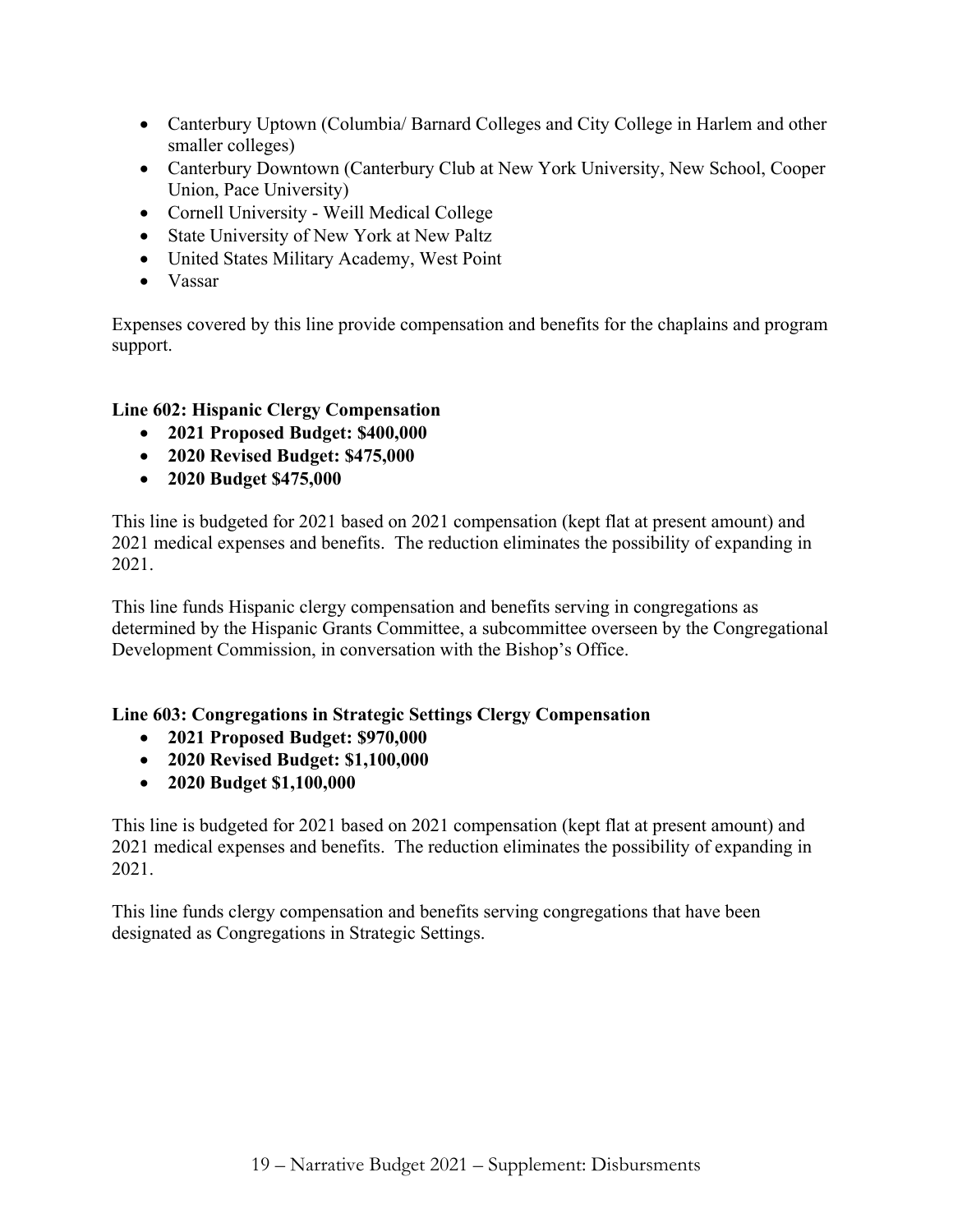**Line 604: Regional Pastorate Initiative Clergy Compensation**

- **2021 Proposed Budget: \$182,000**
- **2020 Revised Budget: \$245,000**
- **2020 Budget \$245,000**

This line is budgeted for 2021 based on 2021 compensation (kept flat at present amount) and 2021 medical expenses and benefits. The reduction is based on changes in personnel that occurred before the budget process began.

This line funds clergy compensation and benefits at regional pastorates in the diocese which are overseen by the Bishop's Office. The Regional Pastorate Initiative is part of the Bishop's vision to stabilize and build up the Episcopal Church presence in strategic parts of the diocese.

## **Line 605: Harlem Initiative Clergy Compensation**

- **2021 Proposed Budget: \$108,000**
- **2020 Revised Budget: \$160,000**
- **2020 Budget \$160,000**

This line is budgeted for 2021 based on 2021 compensation (kept flat at present amount) and 2021 medical expenses and benefits. The reduction eliminates the possibility of expanding in 2021.

This line funds clergy compensation and benefits at several churches in Harlem. The Bishop's Office oversees how these funds are allocated.

## **Line 606: Church Plants & Revitalization**

- **2021 Proposed Budget: \$142,000**
- **2020 Revised Budget: \$99,000**
- **2020 Budget \$220,000**

This line is budgeted for 2021 based on 2021 compensation (kept flat at present amount) and 2021 medical expenses and benefits. The reduction eliminates the possibility of expanding in 2021. Additionally, \$20,000 towards Episcopal Futures has been allocated as requested.

This is a line includes church plant and revitalization initiatives around the diocese, most recently at St. Peter's Chelsea. The line is overseen by Bishop Shin and the new Church Plants & Revitalization Committee and focuses on models of new church development.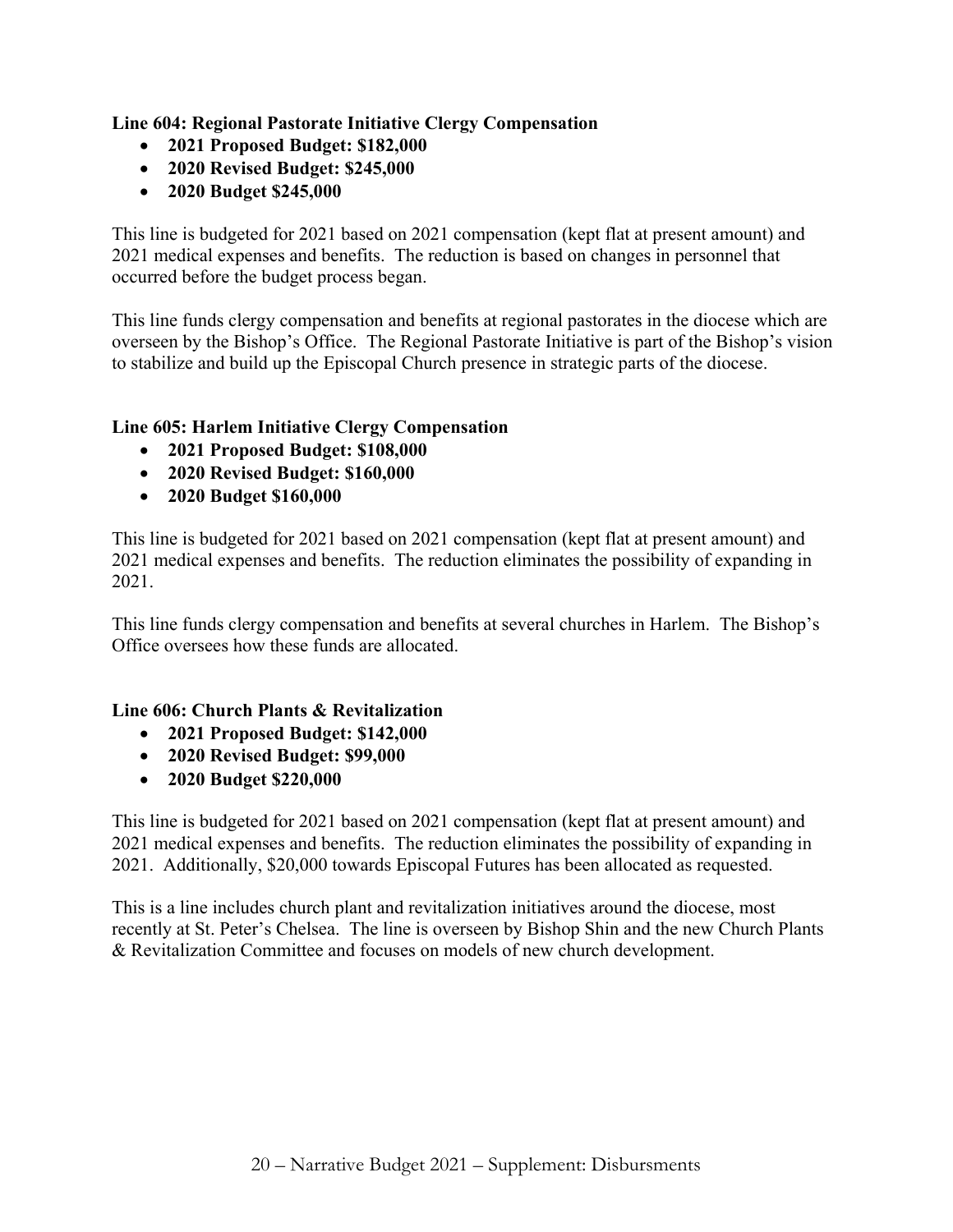# **Line 701: Congregational Development Commission Programs**

- **2021 Proposed Budget: \$15,000**
- **2020 Revised Budget: \$0**
- **2020 Budget \$15,000**

This line is budgeted at the amount requested. It was reduced completely in the 2020 budget revision allowing for no additional 2020 spending. Note that the Congregational Development Commission requested a decrease in Next Step Grants (Line 803) which allowed this line to be fully funded.

This line supports the work and programs offered by the Congregational Development Commission.

# **Line 702: Operational Support for Strategic Hispanic Congregation**

- **2021 Proposed Budget: \$20,000**
- **2020 Revised Budget: \$25,000**
- **2020 Budget \$25,000**

This line is budgeted based on 2019 and 2020 Actuals.

This line provides funding for certain expenses for one Strategic Hispanic Congregation.

## **Line 703: Multicultural Ministries (New Community)**

- **2021 Proposed Budget: \$12,000**
- **2020 Revised Budget: \$2,000**
- **2020 Budget \$25,000**

This line is budgeted based on 2019 Actuals. It was reduced completely in the 2020 budget revision allowing for no additional 2020 spending.

This line covers programs and funding for Asia-America Ministry, Metropolitan Japanese Ministry, and the Korean church plant.

## **Line 704: Christian Formation Commission Programs / Young Adult Ministry**

- **2021 Proposed Budget: \$54,000**
- **2020 Revised Budget: \$3,000**
- **2020 Budget \$65,000**

This line is budgeted at 90% of the amount requested. It was reduced completely in the 2020 budget revision allowing for no additional 2020 spending.

This line supports programs offered by the Christian Formation Commission the Youth and Young Adult Ministries of the Diocese, events such as the Acolytes Festival, Youth leaders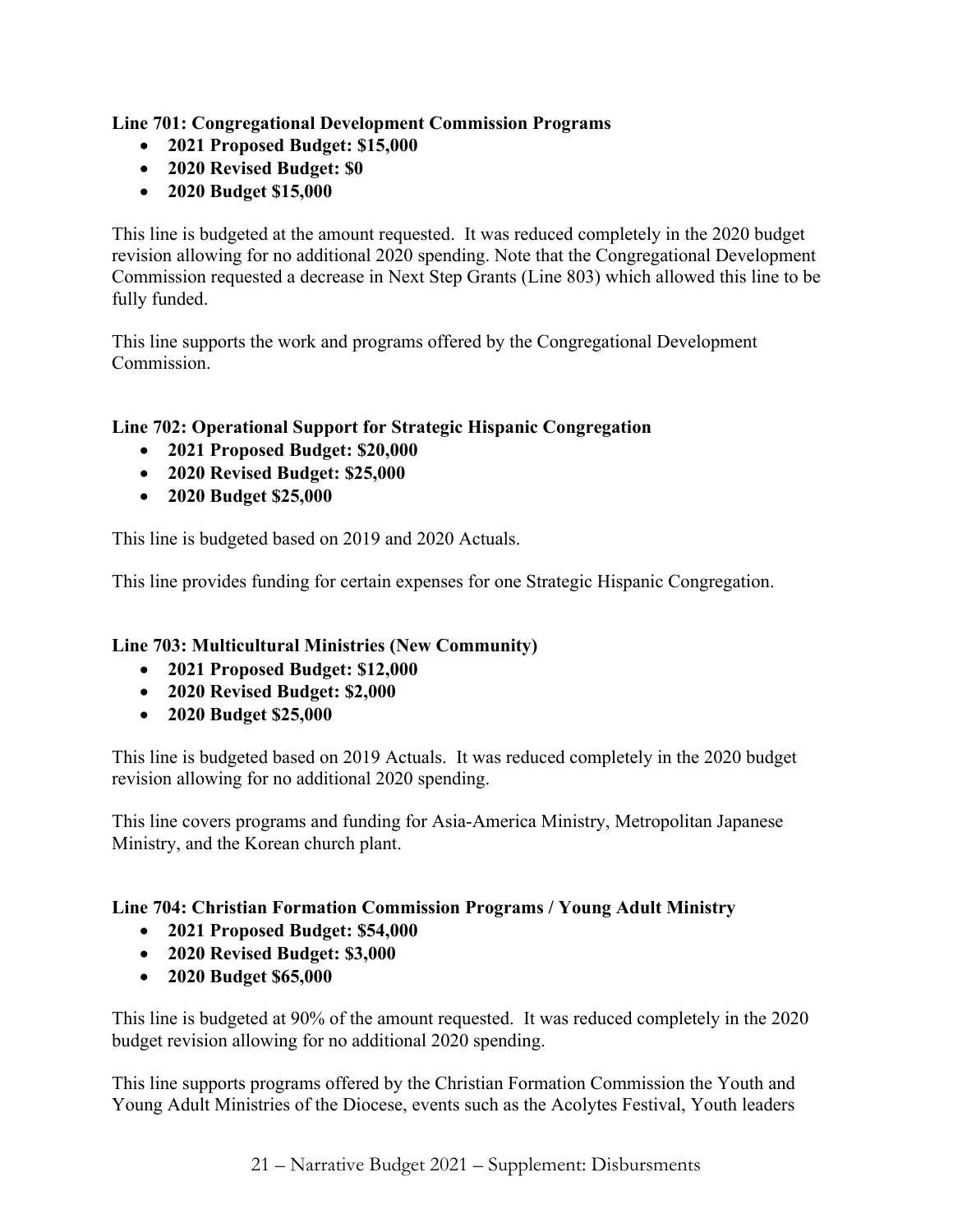gatherings, training workshops, and the annual Diocesan Summer Youth Conference at Incarnation Camp through scholarships, camp nurse and transportation.

# **Line 705: Social Concerns Commission**

- **2021 Proposed Budget: \$72,900**
- **2020 Revised Budget: \$4,000**
- **2020 Budget \$81,000**

This line is budgeted at 90% of the amount requested. It was reduced completely in the 2020 budget revision allowing for no additional 2020 spending.

The Social Concerns Commission includes membership in national and local organizations that promote important social witness by the diocese. Some of the Social Concerns Commission's areas of focus include children's advocacy, anti-racism conversations, study of reparations for slavery, LGBT concerns, protection of the environment, and domestic violence prevention and awareness. This line funds programs and events offered by the Commission as well as grants provided by the Commission.

## **Line 706: Ecumenical and Multi-Faith Councils Contribution**

- **2021 Proposed Budget: \$10,500**
- **2020 Revised Budget: \$0**
- **2020 Budget \$10,500**

This line is budgeted flat for 2021. It was reduced completely in the 2020 budget revision allowing for no additional 2020 spending.

The Episcopal Diocese of New York is by charter a member of both the New York State Council of Churches and the Council of Churches of the City of New York, which include other Protestant and Orthodox churches. The councils engage in ecumenical dialogue on subjects of common concern and then translate that dialogue into engagement with city and state government on important issues of public policy. The New York State Council of Churches has been an important advocate for economic justice, criminal justice, anti-violence initiatives and environmental stewardship, and the Council is the credentialing body for chaplains in NYS correctional facilities and other state institutions.

## **Line 707: Ecumenical & Interfaith Commission**

- **2021 Proposed Budget: \$9,000**
- **2020 Revised Budget: \$1,700**
- **2020 Budget \$10,000**

This line is budgeted at 90% of the amount requested. It was reduced completely in the 2020 budget revision allowing for no additional 2020 spending.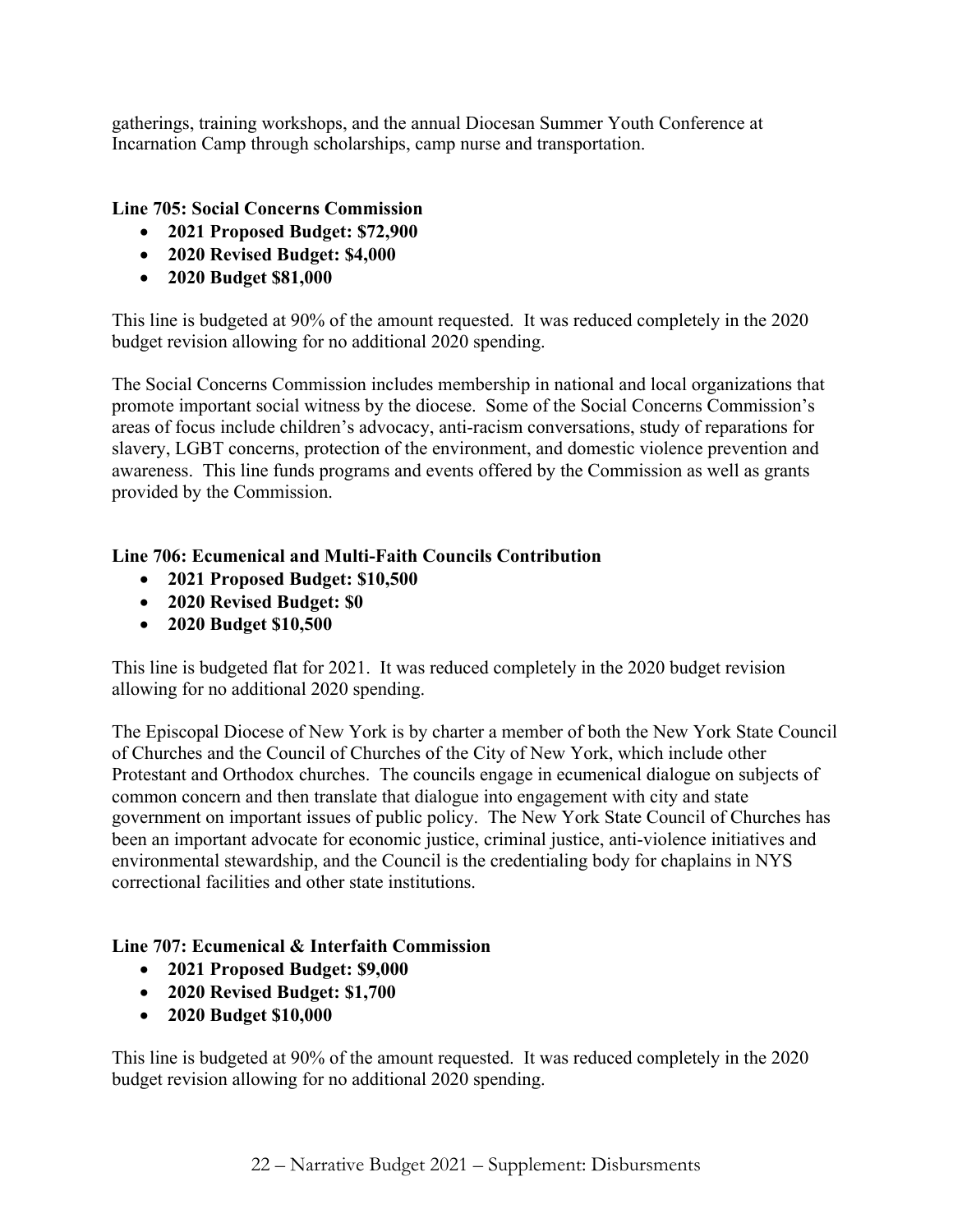The line item supports meetings, discussion, shared liturgies, etc. with ecumenical and interfaith dialogue partners and councils. The funding also covers travel expenses of the Diocesan Ecumenical and Interfaith Officer for participation each spring in the annual meeting of the Episcopal Diocesan Ecumenical and Interfaith Officers (EDEIO). It also pays General Convention mandated dues of \$250 each year from each diocese to EDEIO. The Ecumenical and Interfaith Commission is engaged in fruitful dialogues with the Roman Catholic, United Methodist, and Eastern Orthodox churches, as well as with the Jewish and Muslim faith traditions.

# **Line 708: Global Mission Commission**

- **2021 Proposed Budget: \$45,000**
- **2020 Revised Budget: \$0**
- **2020 Budget \$52,000**

This line is budgeted at the amount requested which reduced the 2020 amount. It was reduced completely in the 2020 budget revision allowing for no additional 2020 spending. The Global Mission Commission also oversees Sustainable Development Goal Grants (Line 805).

The mission of the Global Mission Commission of the Episcopal Diocese of New York is to educate, empower and inspire individuals and parishes within the Diocese as we respond to God's call for engagement in mission through relationships and spiritual transformation throughout the Anglican Communion. This line funds programs and events offered by the Commission as well as grants provided by the Commission.

## **Line 709: Companion Diocese Relationship**

- **2021 Proposed Budget: \$40,000**
- **2020 Revised Budget: \$40,000**
- **2020 Budget \$40,000**

This line is budgeted flat for 2021.

The Diocese of New York has a companion relationship with the Diocese of Central Tanganyika.

## **Line 710: Rural and Migrant Ministry**

- **2021 Proposed Budget: \$50,000**
- **2020 Revised Budget: \$50,000**
- **2020 Budget \$50,000**

This line is budgeted flat for 2021.

Rural and Migrant Ministry is a multi-faith organization founded by the Diocese of New York and serving rural and migrant people in New York State since 1981 through programs of youth empowerment, education, and accompaniment, and legislative reform. In addition to funding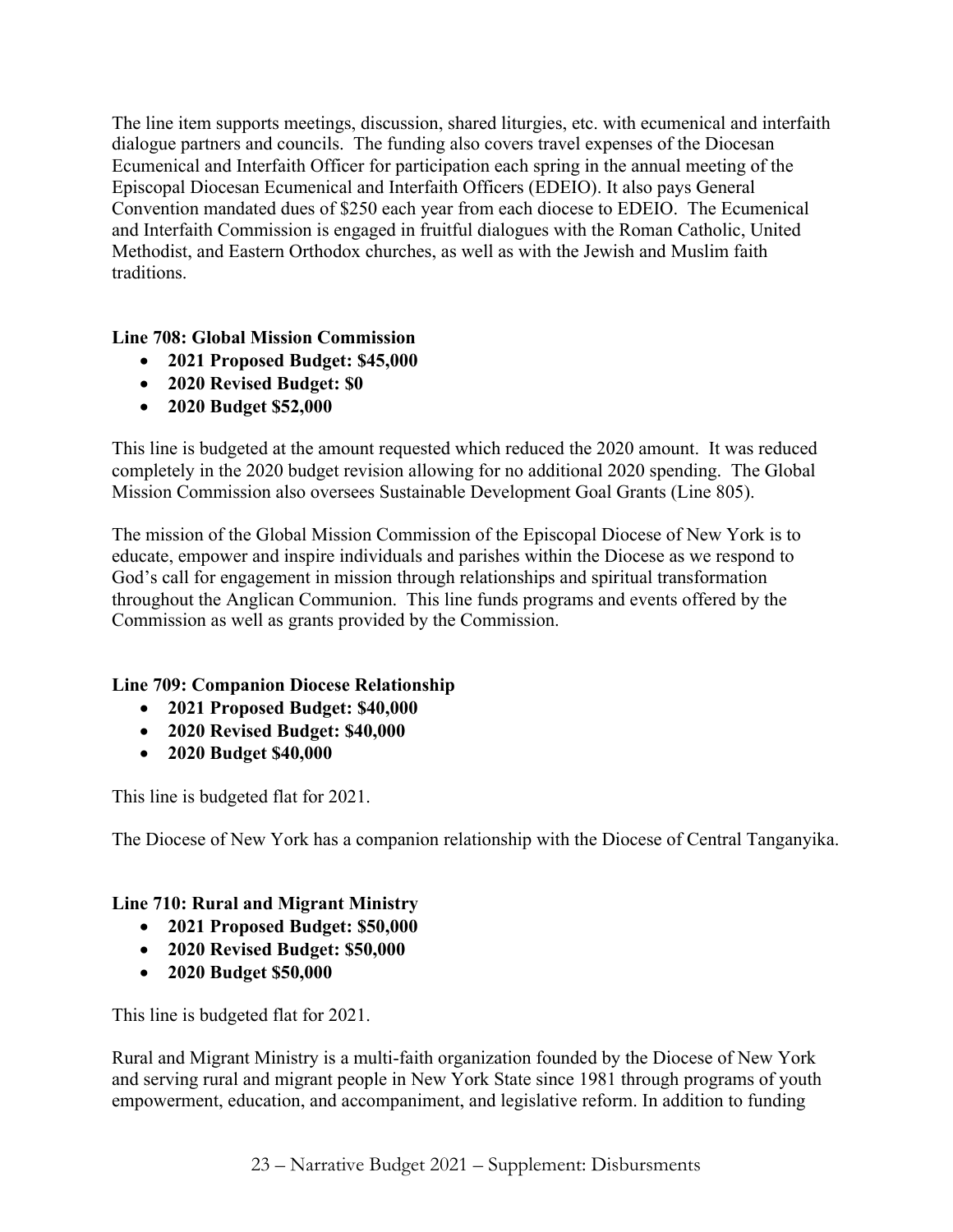support from the Diocese of New York, contributions are made from a variety of religious traditions and represent most regions of the State.

# **Line 711: New York Service & Justice Collaborative (Episcopal Service Corps)**

- **2021 Proposed Budget: \$12,500**
- **2020 Revised Budget: \$25,000**
- **2020 Budget \$25,000**

This line is budgeted with a 50% reduction for 2021 as the program is being reduced for the current program year.

This line supports the Episcopal Service Corps in the Diocese of New York. Episcopal Service Corps is a program for young adults, who live in an intentional community at a congregation and work in social justice and community service organizations. The program helps them discern their call to their life's work, and it assists them in developing the skills needed for a life of service.

## **Line 712: Episcopal New Yorker**

- **2021 Proposed Budget: \$45,000**
- **2020 Revised Budget: \$15,500**
- **2020 Budget \$54,000**

This line is budgeted with a reduction for 2021 that will ensure we continue to publish four (thinner) issues.

The ENY is the newsprint quarterly edition of Diocesan news. This line includes purchase of paper, printing, distribution, writing and editing of the newspaper.

## **Line 713: Support for Episcopal Charities**

- **2021 Proposed Budget: \$110,000**
- **2020 Revised Budget: \$125,000**
- **2020 Budget \$125,000**

This line is budgeted as requested and at 2019 levels.

Episcopal Charities is an independent  $501(c)(3)$  foundation, supporting community outreach programs in partnership with Episcopal congregations throughout the Diocese of New York. Programs are available to all persons in need regardless of faith or church affiliation. Grants are made to the following types of programs: Feeding, Skills Building, Health & Wellness, Children's Arts, Children's Academic Enrichment and Summer Recreation. Financial support from the diocese is essential to soliciting funds from other sources.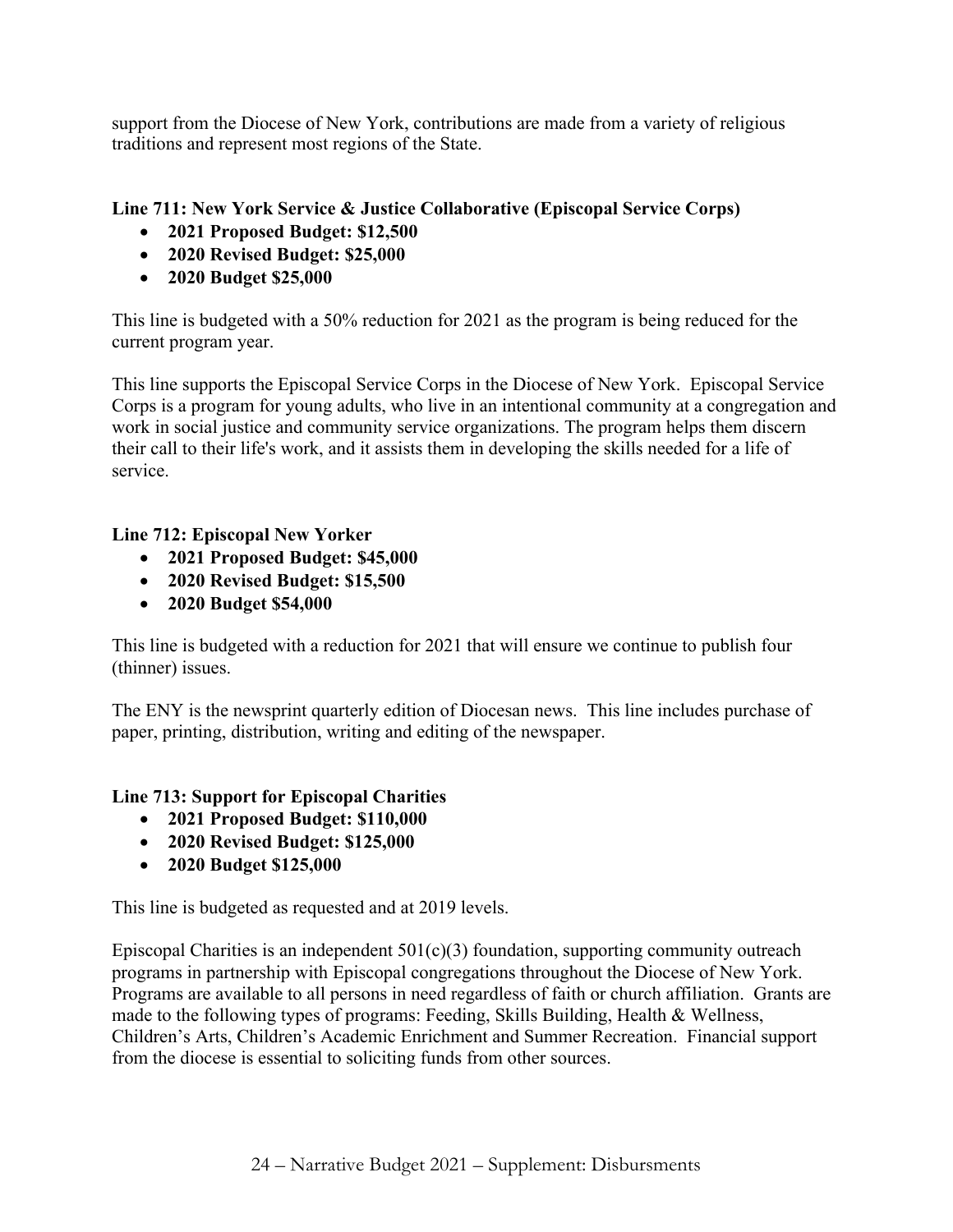**Line 801: Property Support Committee Grants & Loans**

- **2021 Proposed Budget: \$425,000**
- **2020 Revised Budget: \$425,000**
- **2020 Budget \$425,000**

This line is budgeted flat.

Grants are awarded by the Property Support Committee to help fund various buildings projects in parishes and around the diocese. The Property Support Office also administers loans through the Revolving Loan Fund.

#### **Line 802: First Step Grants**

- **2021 Proposed Budget: \$25,000**
- **2020 Revised Budget: \$0**
- **2020 Budget \$20,000**

This line is increased. The Congregational Development Commission requested reallocation of all Next Step Grants (Line 803) money to allow this line to increase and their program line (Line 701) to be fully restored.

A First Step Grant acts as a catalyst for a congregation that is seriously committed to taking the first substantive steps toward a long-term growth strategy. Funds are awarded to support strategic activities that will result in quantifiable spiritual and numerical growth within congregations. First Step grants are not intended for general operation, on-going program support, or benevolence. Applications are made through the Congregational Development Commission.

## **Line 803: Next Step Grants**

- **2021 Proposed Budget: \$0**
- **2020 Revised Budget: \$0**
- **2020 Budget \$30,000**

This line is zeroed out for 2021 at the request of the Congregational Development Commission to allow for an increase in First Step Grants (Line 802) and for their program line (Line 701) be fully restored.

A Next Step Grant (when funded by the budget) is given to support a congregation making the transition from pastoral to program size by providing temporary, partial funding for an assistant clergyperson. Applications are made through the Congregational Development Commission.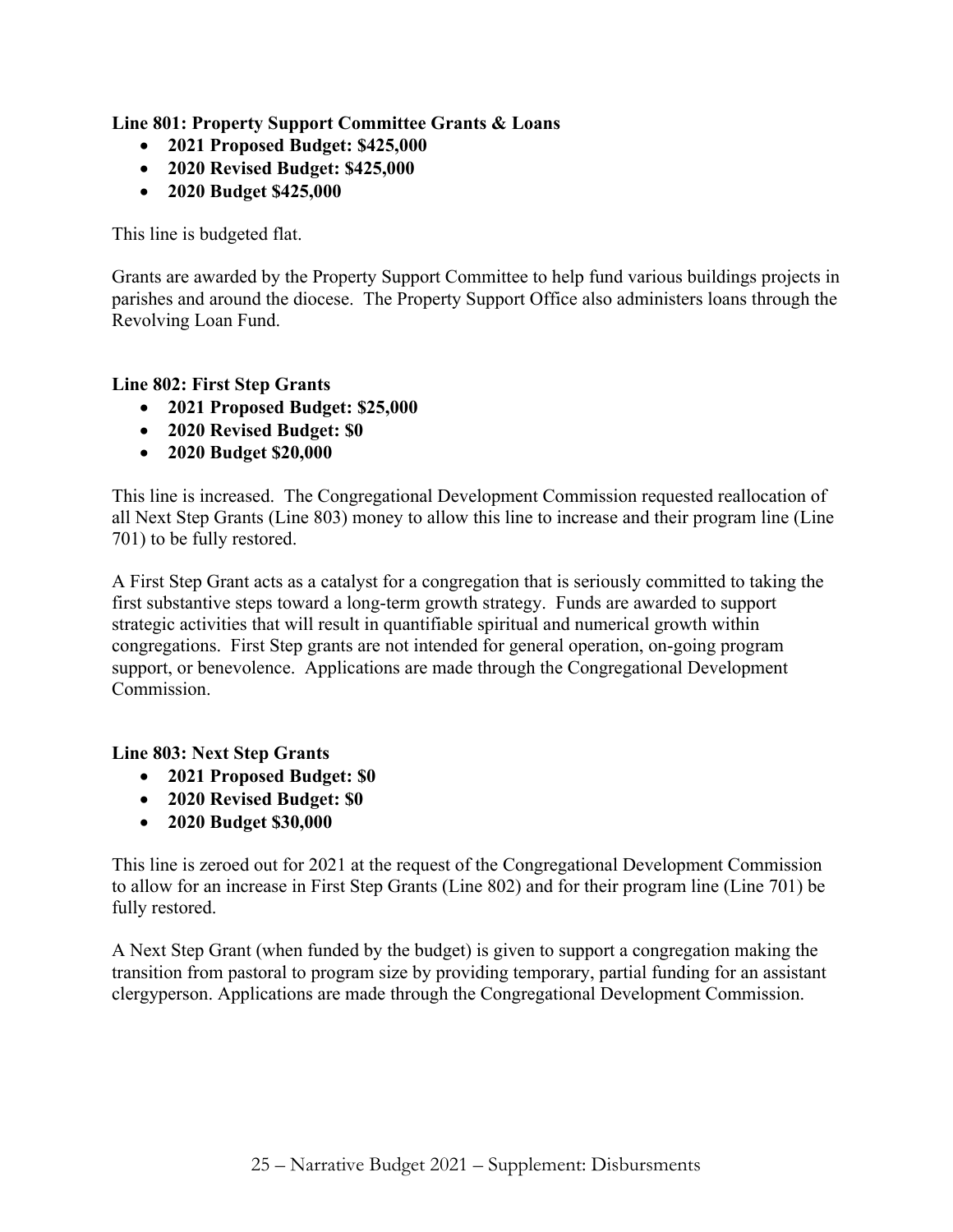**Line 804: Hispanic Ministries Grants**

- **2021 Proposed Budget: \$50,000**
- **2020 Revised Budget: \$60,000**
- **2020 Budget \$60,000**

This line is budgeted at 2019 levels.

The Hispanic Grants Committee, a subcommittee overseen by the Congregational Development Commission, meets to disburse these grants to Spanish-language/cultural congregations within the diocese.

## **Line 805: Sustainable Development Goal Grants**

- **2021 Proposed Budget: \$74,000**
- **2020 Revised Budget: \$84,000**
- **2020 Budget \$84,000**

This line is budgeted based on a calculation (0.7 % of the disbursements for 2021). The decrease is due to the fact that our disbursements for 2021 have decreased.

The General Convention recommended in 2015 by resolution that every diocese allocate 0.7% of its annual budget to Sustainable Development Grants. The Global Mission Commission allocates these grants.

## **Line 901: Administration (Expenses & Compensation)**

- **2021 Proposed Budget: \$1,542,000**
- **2020 Revised Budget: \$1,595,000**
- **2020 Budget \$1,595,000**

This line is budgeted for 2021 based on 2021 compensation (kept flat at present amount), 2021 medical expenses and benefits, and 2019 non-compensation expenses (eliminating any one-time expenses).

Ms. Esslie Hughes serves as Chief of Finance and Operations. The Chief of Finance and Operations, along with the Suffragan Bishop, the Bishop Assistant, and the Canon to the Ordinary, serves on Bishop Dietsche's Executive Team. This line covers all compensation, benefits, office expenses, travel, and any program expenses of the Administrative Staff, Human Resources Department, and Finance Office overseen by the Chief of Finance and Operations.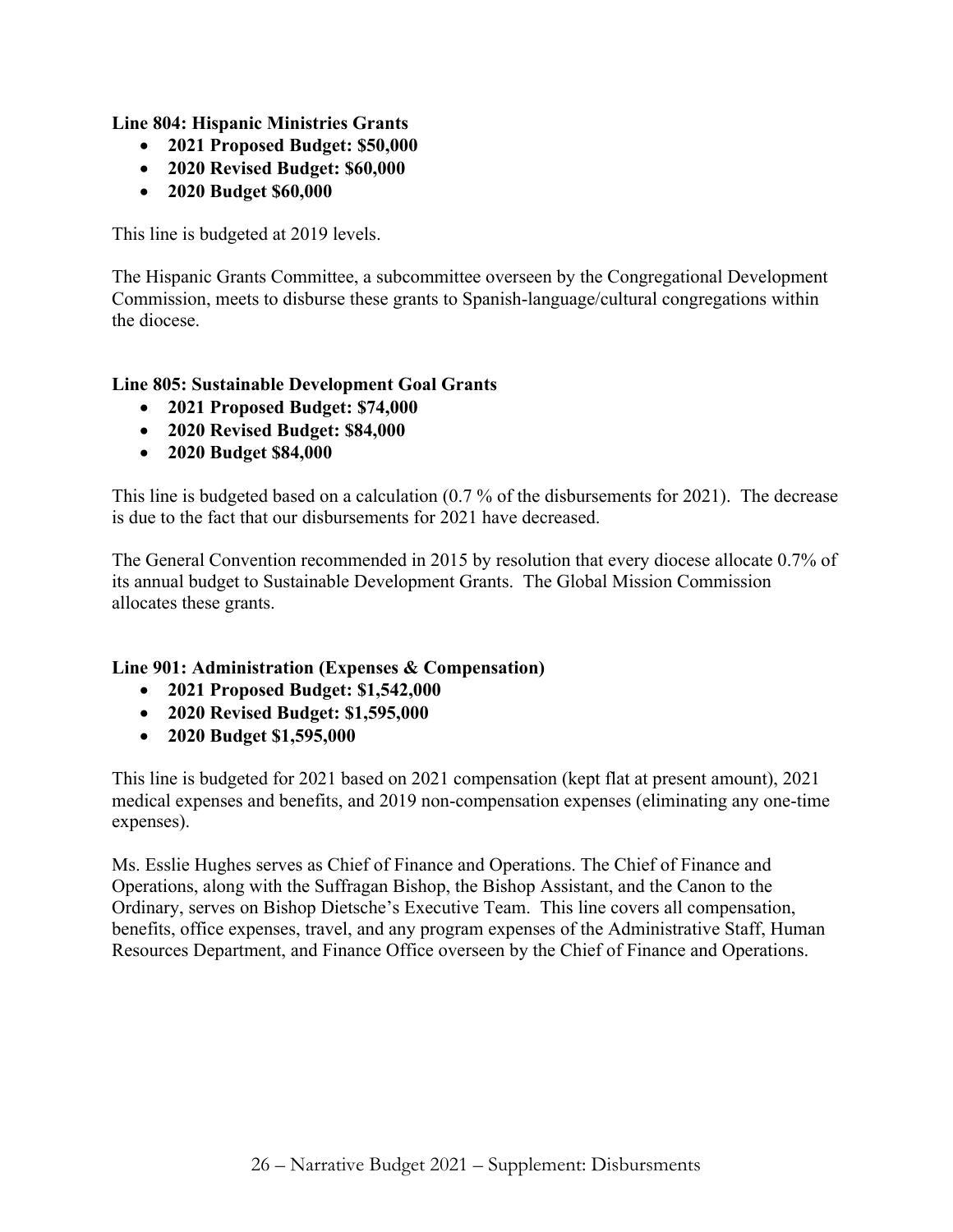**Line 902: Office Services (Expenses & Compensation)**

- **2021 Proposed Budget: \$275,000**
- **2020 Revised Budget: \$325,000**
- **2020 Budget \$325,000**

This line is budgeted for 2021 based on 2021 compensation (kept flat at present amount), 2021 medical expenses and benefits, and 2019 non-compensation expenses (eliminating any one-time expenses).

This line includes the basic expenses of operating the diocesan offices. Expenses for this line include compensation and benefits for the office manager, assistant to the office manager, and mail room worker. This line also covers expenses related to the operation of the diocesan offices, such as office supplies, license and registration, telephone, postage, shipping, computers, parking, security, etc.

# **Line 903: IT Expenses**

- **2021 Proposed Budget: \$217,000**
- **2020 Revised Budget: \$175,000**
- **2020 Budget \$175,000**

This line is budgeted for 2021 based on 2021 compensation (kept flat at present amount), 2021 medical expenses and benefits, and 2019 non-compensation expenses (eliminating any one-time expenses).

This line covers our contract for IT services and our IT person.

## **Line 904: Special Finance Committee Projects**

- **2021 Proposed Budget: \$0**
- **2020 Revised Budget: \$0**
- **2020 Budget \$200,000**

This line is deferred (again). It was zeroed out in the 2020 revision and is not budgeted for 2021.

The Finance Committee has been undertaking a variety of special projects recommended by the 2016 Strategic Plan. The projects include updating and implementing policies and procedures around financial matters. The Finance Committee regularly reports to the Bishop and Trustees about the status of these projects.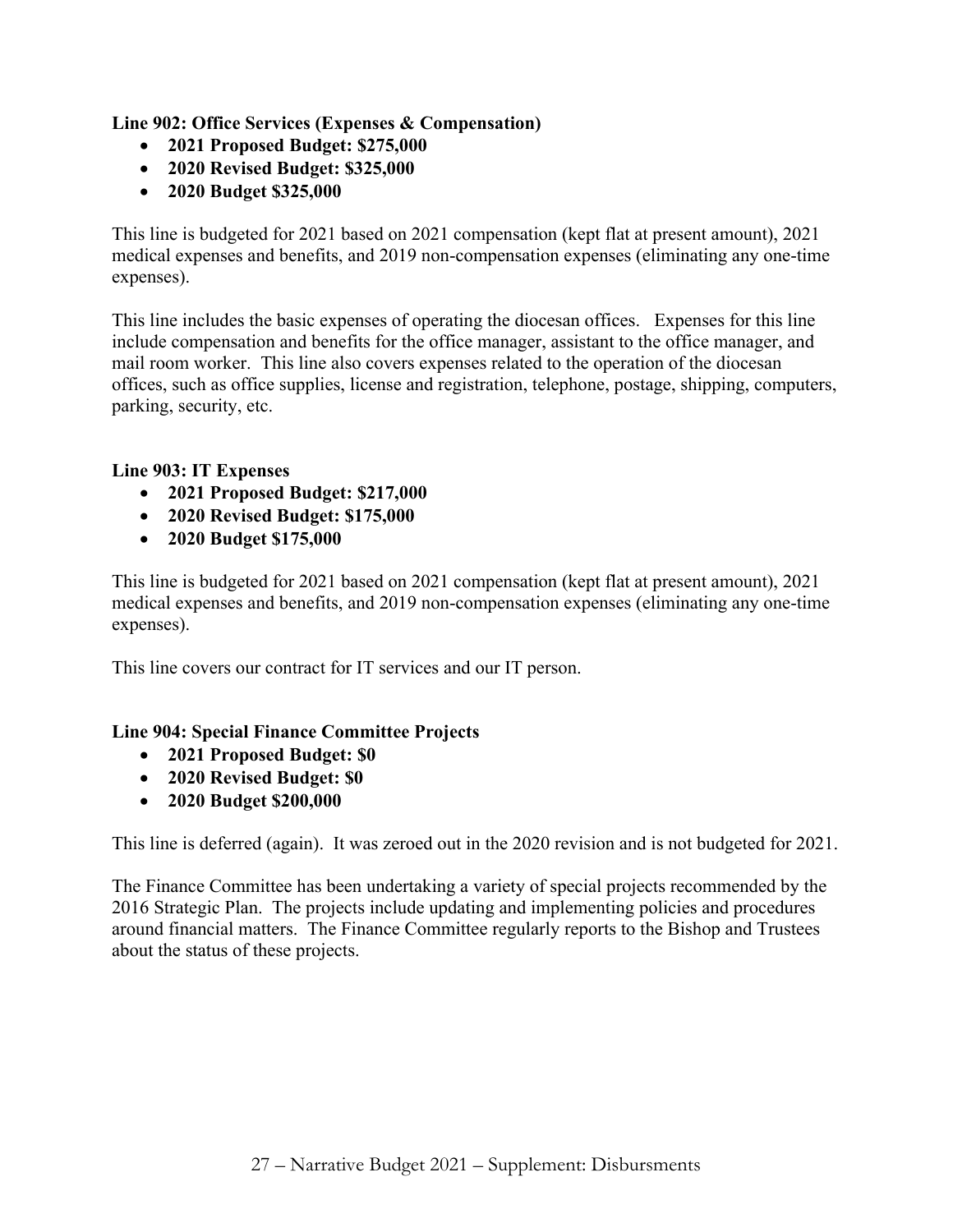**Line 905: Diocesan & Parish Websites (Web Management)**

- **2021 Proposed Budget: \$5,750**
- **2020 Revised Budget: \$4,500**
- **2020 Budget \$4,500**

This line is budgeted as requested.

This line covers expenses associated with the hosting, design, updating, and trouble-shooting of the Diocesan website. The diocese also provides free website hosting and email hosting for any congregation that requests either service.

# **Line 906: Professional Expenses (Legal, Audit, etc.)**

- **2021 Proposed Budget: \$100,000**
- **2020 Revised Budget: \$100,000**
- **2020 Budget \$100,000**

This line is budgeted as requested.

This line funds the annual audit, any legal expenses outside of the normal duties of the chancellor's office, and other professional expenses.

# **Line 907: Overhead and Fixed Obligations**

- **2021 Proposed Budget: \$253,000**
- **2020 Revised Budget: \$300,000**
- **2020 Budget \$300,000**

This line is budgeted as requested and based on cuts where possible.

This line allows for new office furniture purchases, fidelity bond for all diocesan congregations, worker's comp of diocesan employees, unemployment insurance, and retiree health insurance.

## **Line 908: Cathedral Cost Sharing and Rent**

- **2021 Proposed Budget: \$1**
- **2020 Revised Budget: \$1**
- **2020 Budget \$1**

The Diocese of New York utilizes a number of buildings owned and maintained by the Cathedral of St. John the Divine, including office and meeting spaces as well as a residence for Bishop Dietsche. The diocese pays the cathedral \$1 per year for the use of the space. The Diocese of New York rents one apartment in Diocesan House and several parking spaces from the Cathedral of St. John the Divine.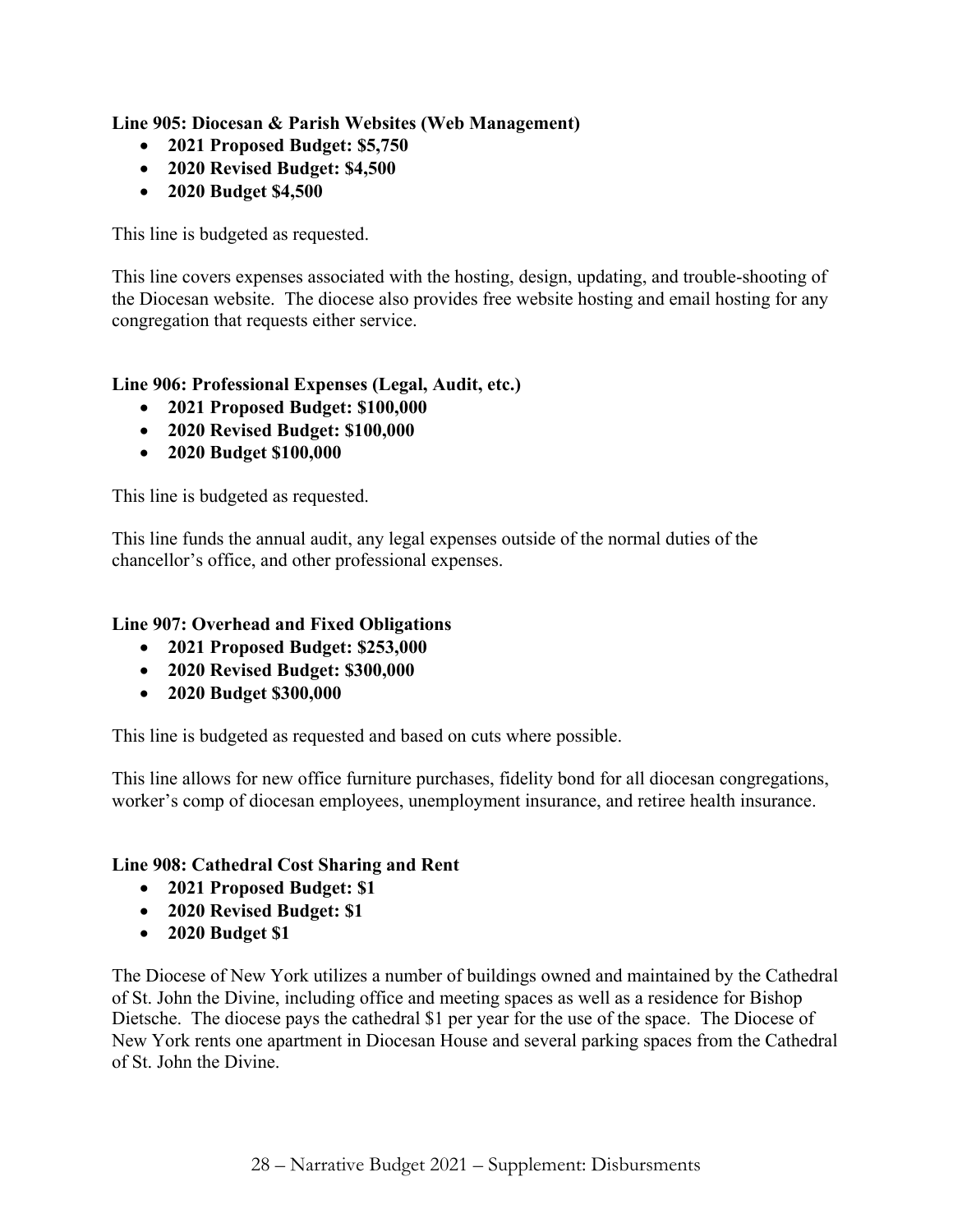# **Line 909: Property (EDNY) Management**

- **2021 Proposed Budget: \$30,000**
- **2020 Revised Budget: \$0**
- **2020 Budget \$0**

This is a new line which will allow the diocese to properly budget for the ongoing management of properties owned by the diocese.

# **Line 950: Capital Expenditures Budget**

- **2021 Proposed Budget: \$60,000**
- **2020 Revised Budget: \$60,000**
- **2020 Budget \$60,000**

This line funds occasional capital expenditures that are outside the normal operating budget.

## **Line 1000: Provision for Salary & Benefit Increase**

- **2021 Proposed Budget: \$0**
- **2020 Revised Budget: \$77,000**
- **2020 Budget \$77,000**

All compensation is budgeted flat with no salary increases and no cost of living increases for 2021. Medical insurance increases built into benefits and compensation for each line.

This line includes forecast cost of living and salary increases for personnel funded by this budget.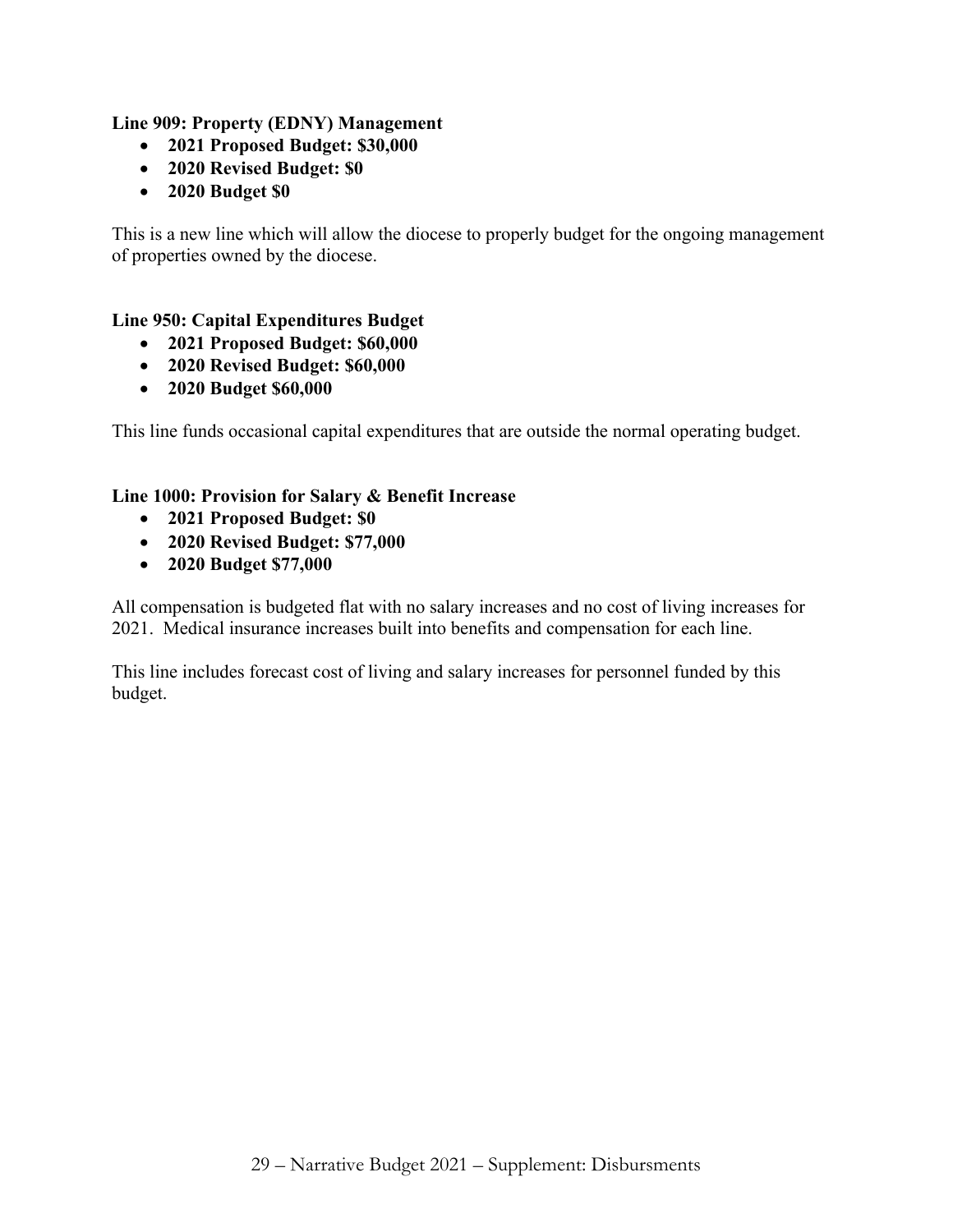# **Section C: Committee Organization & Members**

According to Canon 17 of the Canons of the Diocese of New York: "The Budget Committee shall consist of: a Chair of this Committee appointed by the Bishop, the Treasurer of the Diocese (ex officio), the Chief of Finance and Operations of the Diocese (ex officio), the Chair of the Finance Committee of the Trustees (ex officio), three (3) members of the Council of the Diocese appointed by the Bishop, two (2) members of the Trustees appointed by the Bishop, and others as appointed annually by the Bishop to this Committee."

#### **Chair & ex officio members**

**The Rev. Matthew H. Mead** Christ the Redeemer, Pelham CHAIR, BUDGET COMMITTEE Council, ex officio matthew@christchurchpelham.org

**Sr. Faith Margaret, C.H.S.** Community of the Holy Spirit, Manhattan Treasurer Ex officio on Budget Committee srfmchs@chssisters.org

**Esslie W. Hughes** Chief of Finance and Operations Ex officio on Budget Committee ehughes@dioceseny.org

#### **Keith Rook**

St. Bartholomew's, Manhattan Finance Committee Chair Ex officio on Budget Committee Trustee, Class of 2020 (1st term) krook@wamcoinc.net

#### **Members of Council**

**The Rev. Luis Barrios** Holyrood, Manhattan Council, Class of 2020  $(1<sup>st</sup> term)$ plbarrios@holyroodsantacruz.org

**The Rev. Michael Bird** Christ Church, Bronxville Chair, Christian Formation Commission Council, Class of 2020  $(1<sup>st</sup> term)$ mbird@ccbny.org

**Earl K. D. Francis** St. Andrew's (Harlem), Manhattan Council, Class of 2020  $(1<sup>st</sup> term)$ kevindane407@aol.com

**Yvonne O'Neal** Holy Trinity (East 88th Street), Manhattan Council, Class of 2020  $(1<sup>st</sup> term)$ yvonne.oneal@gmail.com

**Peter Saros** Church-without-Walls, Bronx Council, Class of 2021 (2nd term) petersaros@yahoo.com

**The Rev. Winnie Varghese** Trinity Wall Street, Manhattan Chair, Social Concerns Commission wvarghese@trinitywallstreet.org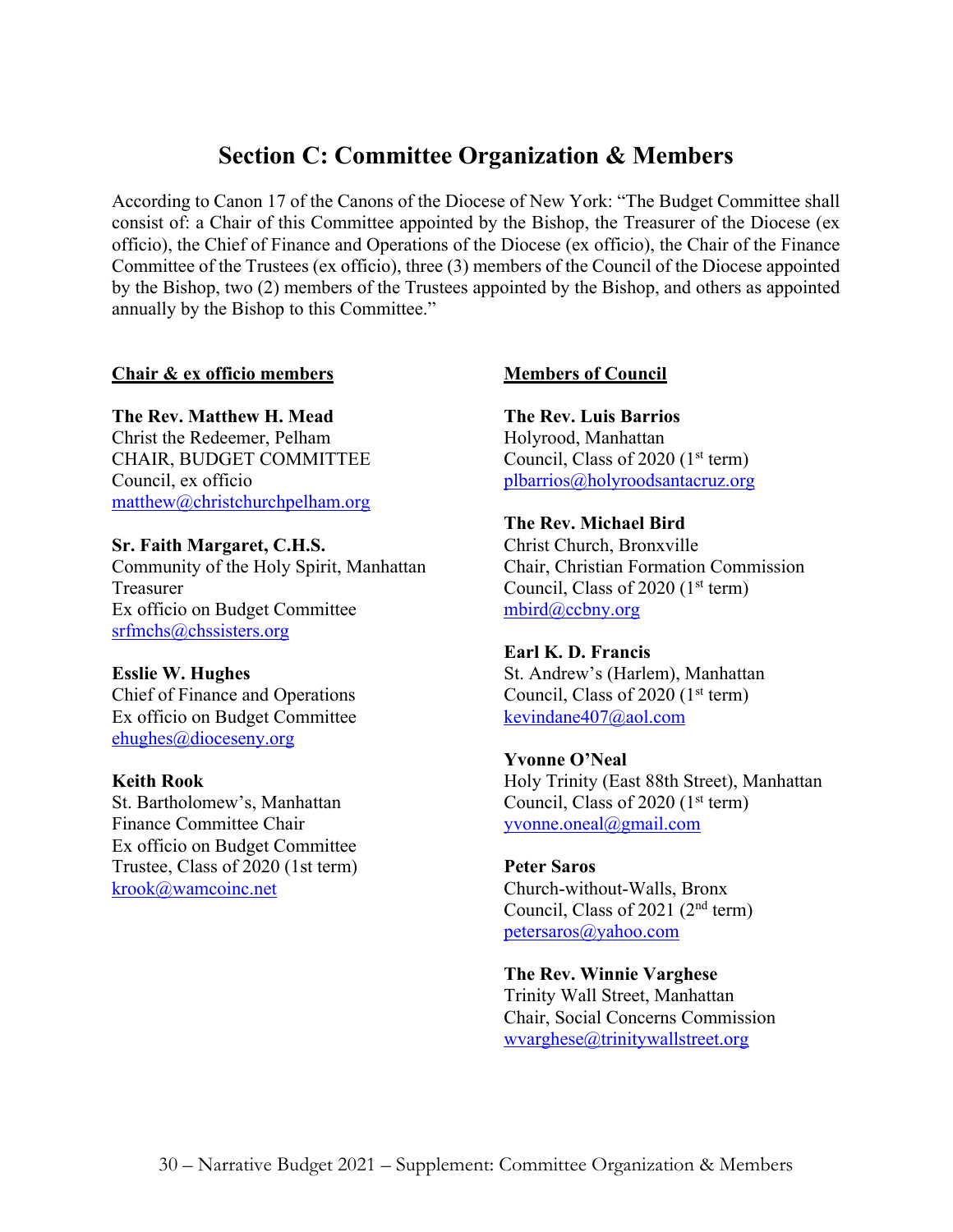#### **Members of the Trustees**

#### **Robert Cummings**

St. Matthew's, Bedford Co-Chair, Adjustment Board Trustee, Class of 2019 ( $1<sup>st</sup>$  term) rcummings@dunbarconsultants.com

#### **Susan Jansen**

Christ's Church Rye Chair, Investment Committee Trustee, Class of 2019 ( $1<sup>st</sup>$  term) susankjansen@gmail.com

#### **Douglas Schimmel**

Trinity Wall Street, Manhattan Trustee, Class of  $2021(1<sup>st</sup> term)$ doug@serfihllc.com

#### **The Rev. Margaret (Peggy) Sullivan**

St. Andrew's, Walden and St. Francis of Assisi, Montgomery Trustee, Class of 2022  $(1<sup>st</sup> term)$ revpeggysullivan@gmail.com

#### **The Rev. Jennie Talley**

St. John's (Wilmot), New Rochelle Co-Chair, Adjustment Board Trustee, Class of 2022 (2nd term) jennie.talley@gmail.com

#### **John B. Trammell**

St. James', Manhattan President, Diocesan Investment Trust Trustee, Class of  $2021(1<sup>st</sup> term)$ john@trammells.com

#### **Chancellor & Staff Liaisons**

**Alice Yurke, Esq.** St. Bartholomew's, Manhattan Chancellor alice.yurke@dentons.com

#### **Karin M. Almquist**

Controller Ex officio on Budget Committee kalmquist@dioceseny.org

#### **The Rev. Canon Victor Conrado**

Canon for Congregational Vitality and Formation Staff Liaison vconrado@dioceseny.org

#### **Chontel L. Simmons**

Director of Human Resources Staff Liaison csimmons@dioceseny.org

#### **The Rev. Lenore (Nora) Smith**

Canon for Transition Ministry Staff Liaison nsmith@dioceseny.org